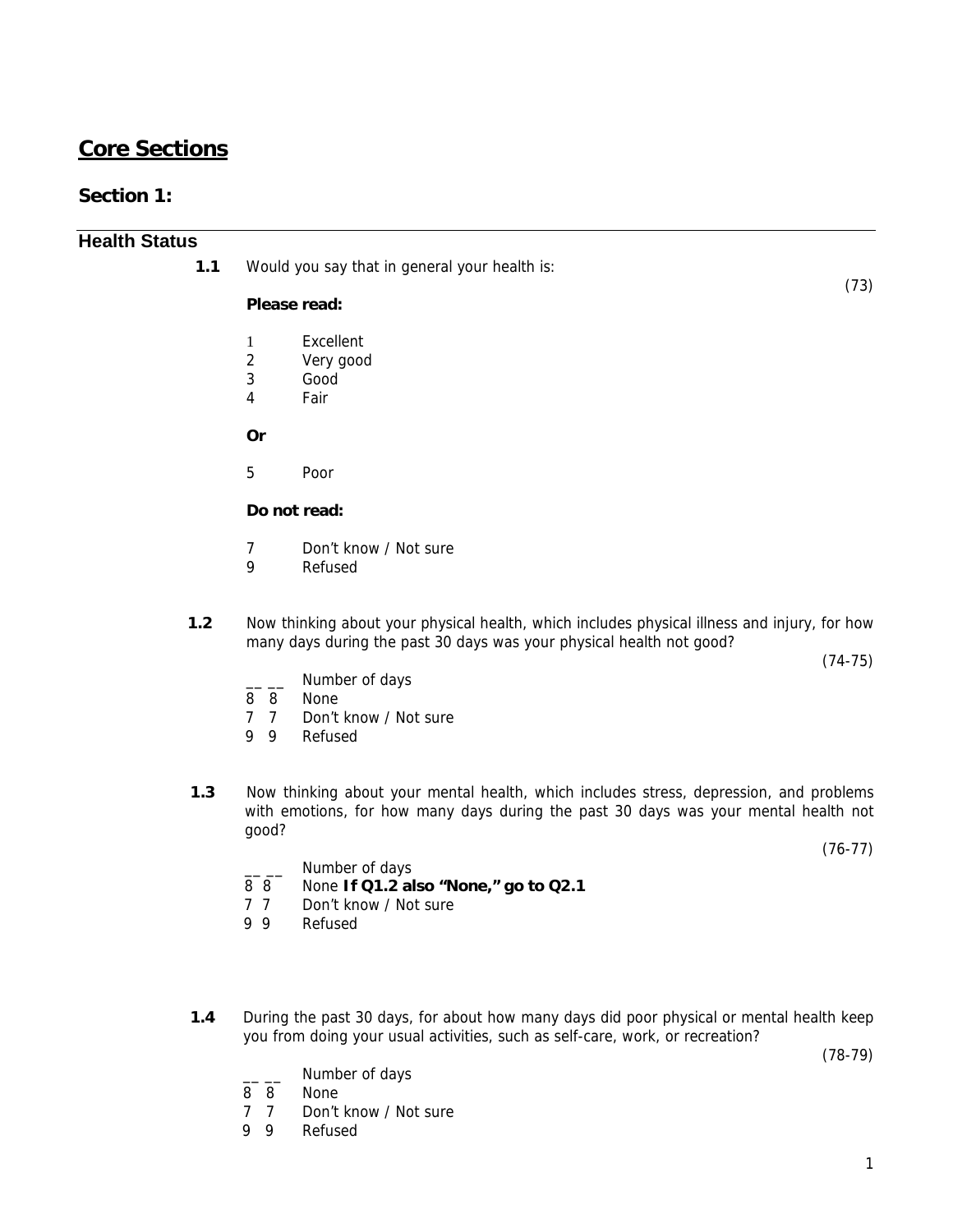## **Section 2:**

## **Health Care Access**

**2.1** Do you have any kind of health care coverage, including health insurance, prepaid plans such as HMOs, or government plans such as Medicare?

(80)

- 1 Yes
- 2 No
- 7 Don't know / Not sure
- 9 Refused
- **2.2** Do you have one person you think of as your personal doctor or health care provider? **(If "No," ask: "Is there more than one or is there no person who you think of?")** 
	- (81)

- 1 Yes, only one
- 2 More than one
- 3 No
- 7 Don't know / Not sure
- 9 Refused
- **2.3** Was there a time in the past 12 months when you needed to see a doctor but could not because of the cost?

(82)

- 1 Yes
- 2 No
- 7 Don't know/Not sure<br>9 Refused
- Refused

### **Section 3:**

## **Exercise**

**3.1** During the past month, other than your regular job, did you participate in any physical activities or exercises such as running, calisthenics, golf, gardening, or walking for exercise?

(83)

- 1 Yes
- 2 No
- 7 Don't know / Not sure
- 9 Refused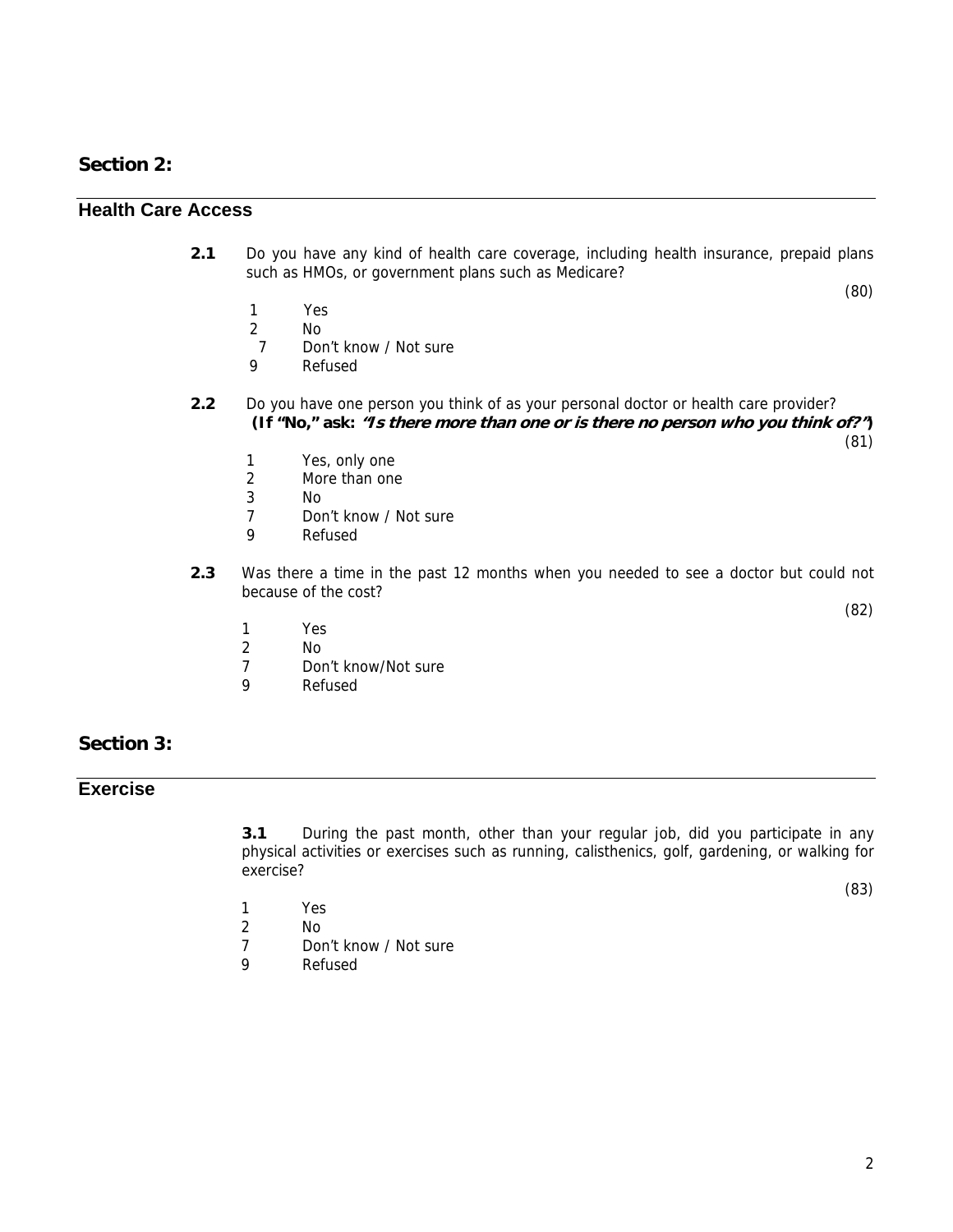## **Section 4:**

## **Diabetes**

**4.1** Have you ever been told by a doctor that you have diabetes?

**(If "Yes" and respondent is female, ask: "Was this only when you were pregnant?")** 

(84)

1 Yes<br>2 Yes, Yes, but female told only during pregnancy 3 No<br>7 Dor 7 Don't know / Not sure<br>9 Refused **Refused** 

## **Optional Module 1: as state added question**

**To be asked following core Q4.1 if response is "Yes"** 

## **Diabetes**

| 1. |                | How old were you when you were told you have diabetes?                     |             |
|----|----------------|----------------------------------------------------------------------------|-------------|
|    | 98<br>9<br>- 9 | Code age in years $[97 = 97$ and older]<br>Don't know/ Not sure<br>Refused | $(205-206)$ |
| 2. |                | Are you now taking insulin?                                                | (207)       |
|    | 1              | Yes                                                                        |             |
|    | $\overline{2}$ | No.                                                                        |             |
|    | 9              | Refused                                                                    |             |
| 3. |                | Are you now taking diabetes pills?                                         | (208)       |
|    | 1              | Yes                                                                        |             |
|    | 2              | No                                                                         |             |
|    | 7              | Don't know / Not sure                                                      |             |
|    | 9              | Refused                                                                    |             |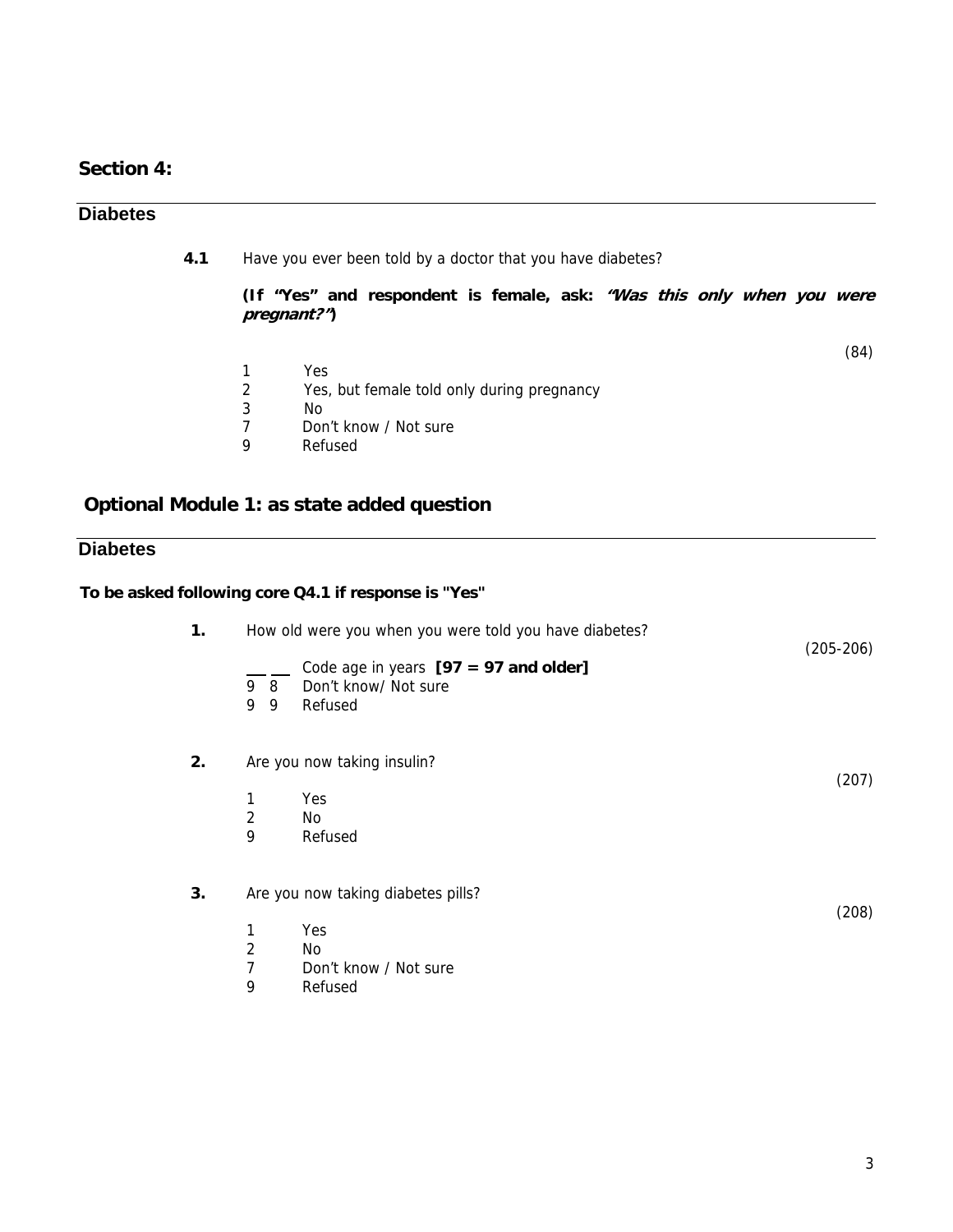**4.** About how often do you check your blood for glucose or sugar? Include times when checked by a family member or friend, but do not include times when checked by a health professional.

(209-211)

|        |     | Times per day         |
|--------|-----|-----------------------|
|        |     |                       |
|        |     | Times per week        |
|        |     | Times per month       |
|        |     | Times per year        |
| 8<br>8 | - 8 | <b>Never</b>          |
|        |     | Don't know / Not sure |
|        |     | Refused               |

**5.** About how often do you check your feet for any sores or irritations? Include times when checked by a family member or friend, but do not include times when checked by a health professional.

(212-214)

- 1 \_\_ \_ Times per day 2 \_\_ \_ Times per week  $\frac{3}{4}$  — Times per month<br>Times per year Times per year 8 8 8 Never 5 5 5 No feet 7 7 7 Don't know / Not sure 9 9 9 Refused
- **6.** Have you ever had any sores or irritations on your feet that took more than four weeks to heal?
- 1 Yes
- 2 No
	- 7 Don't know / Not sure
	- 9 Refused
	- **7.** About how many times in the past 12 months have you seen a doctor, nurse, or other health professional for your diabetes?

(216-217)

(215)

- Number of times **[76 = 76 or more]**
- 8 8 None
- 7 7 Don't know / Not sure
- 9 9 Refused
- **8.** A test for hemoglobin "A one C" measures the average level of blood sugar over the past three months. About how many times in the past 12 months has a doctor, nurse, or other health professional checked you for hemoglobin "A one C"?

(218-219)

Number of times **[76 = 76 or more]**

- 8 8 None
- 9 8 Never heard of hemoglobin "A one C" test
- 7 7 Don't know / Not sure
- 9 9 Refused

**If "no feet" to Q5, go to Q10**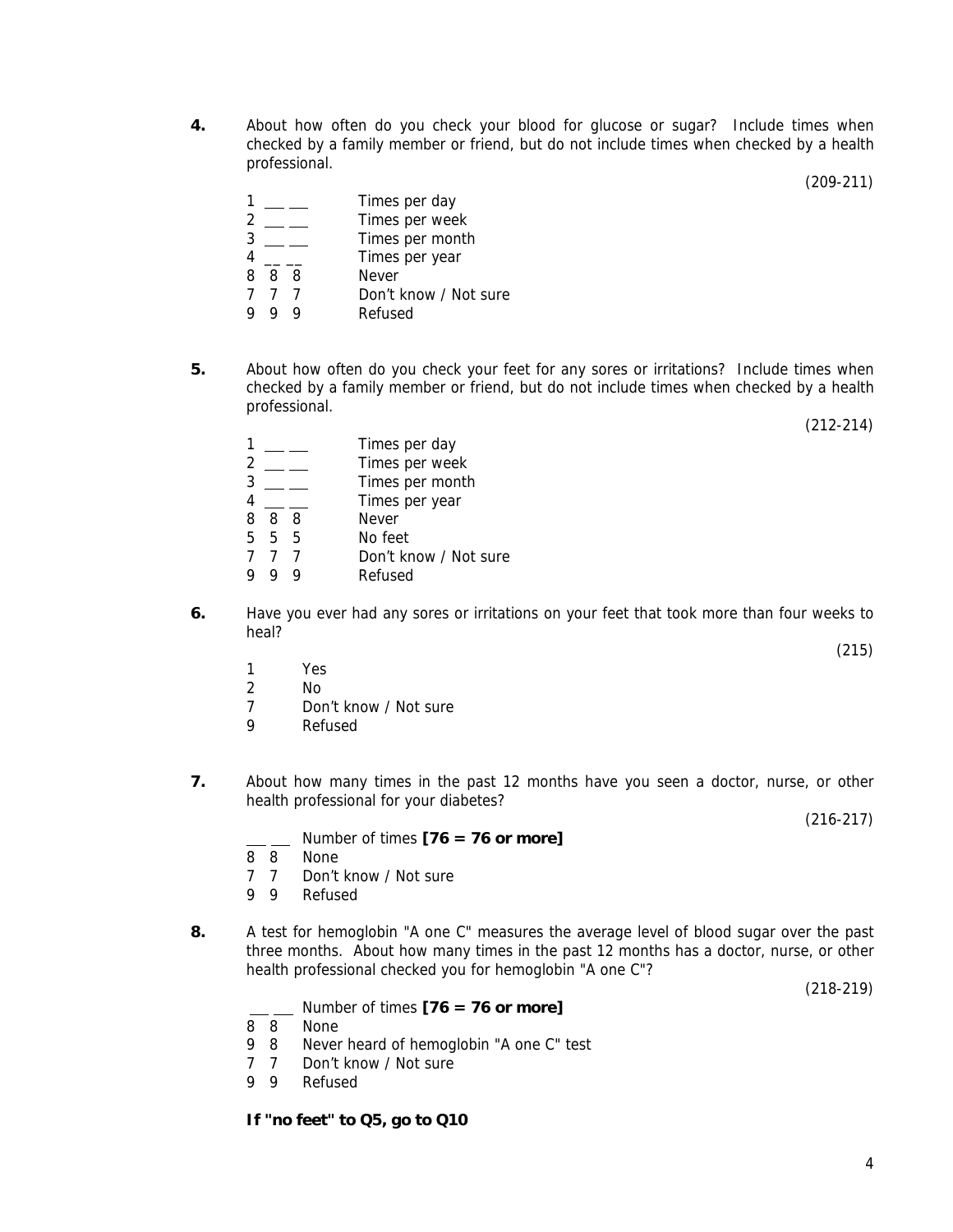**9.** About how many times in the past 12 months has a health professional checked your feet for any sores or irritations?

(220-221)

(223)

(224)

| Number of times $[76 = 76$ or more] |
|-------------------------------------|
|-------------------------------------|

- $\overline{8}$   $\overline{8}$  None
- 7 7 Don't know / Not sure
- 9 9 Refused
- **10.** When was the last time you had an eye exam in which the pupils were dilated? This would have made you temporarily sensitive to bright light. (222)

#### **Read only if necessary:**

- 1 Within the past month (anytime less than 1 month ago)
- 2 Within the past year (1 month but less than 12 months ago)
- 3 Within the past 2 years (1 year but less than 2 years ago)
- 4 2 or more years ago
- 8 Never
- 7 Don't know / Not sure
- 9 Refused
- **11.** Has a doctor ever told you that diabetes has affected your eyes or that you had retinopathy?
	- 1 Yes
- 2 No
	- 7 Don't know / Not sure
	- 9 Refused
	- **12.** Have you ever taken a course or class in how to manage your diabetes yourself?
- 1 Yes
- 2 No
	- 7 Don't know/Not sure<br>9 Refused
	- **Refused**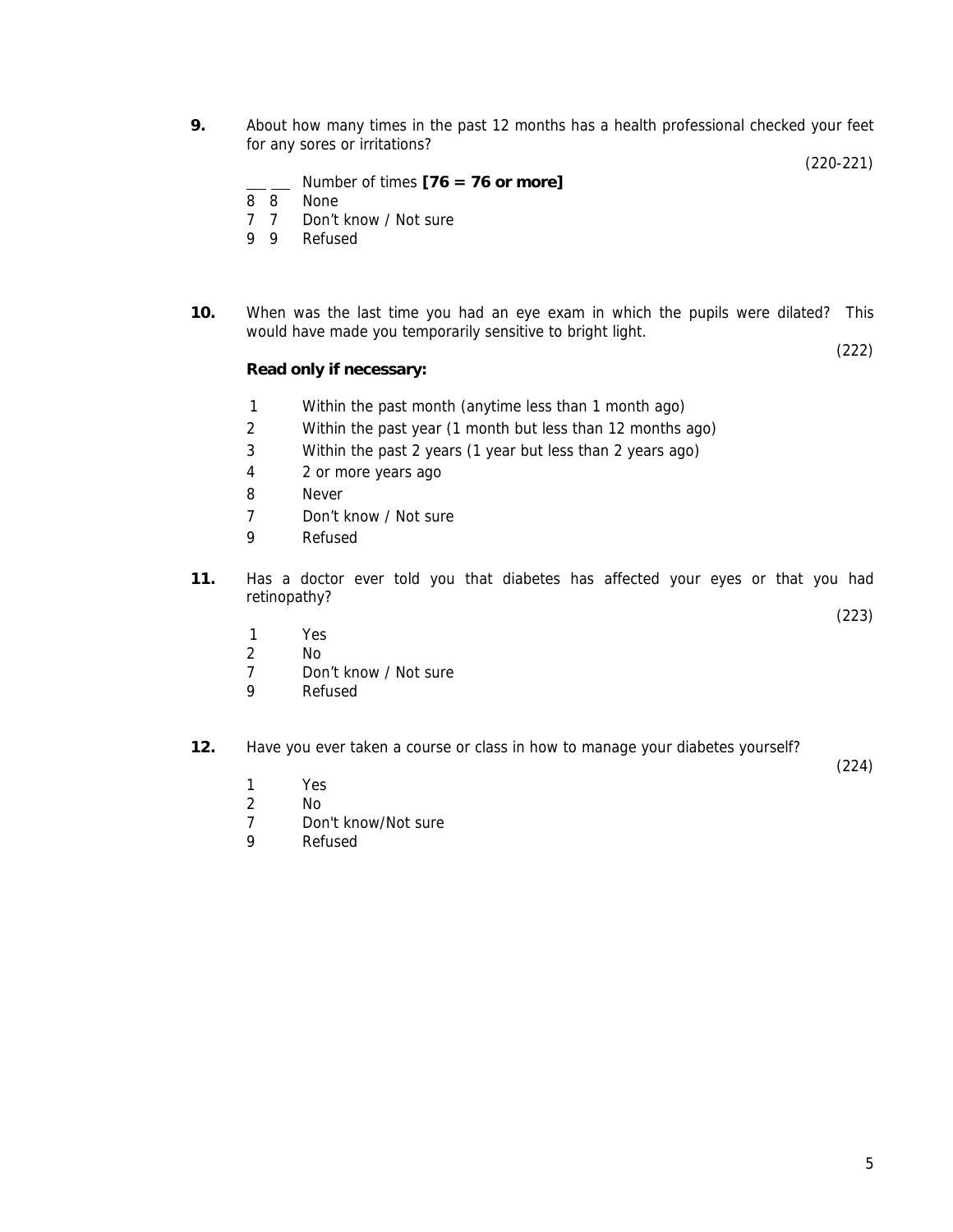## **Section 5:**

### **Hypertension Awareness**

5.1 Have you ever been told by a doctor, nurse, or other health professional that you have high blood pressure?

**(If "Yes" and respondent is female, ask: "Was this only when you were pregnant?")** 

(85)

- 1 Yes
- 2 Yes, but female told only during pregnancy **[Go to next section]**
- 3 No **[Go to next section]**
- 7 Don't know / Not sure **[Go to next section]**
- 9 Refused **[Go to next section]**

### **5.2** Are you currently taking medicine for your high blood pressure?

(86)

- 1 Yes
- 2 No
- 7 Don't know / Not sure
- 9 Refused

### **Section 6:**

## **Cholesterol Awareness**

**6.1** Blood cholesterol is a fatty substance found in the blood. Have you ever had your blood cholesterol checked?

(87)

(88)

- 1 Yes
- 2 No **[Go to next section]**
- 7 Don't know / Not sure **[Go to next section]**
- 9 Refused **[Go to next section]**
- **6.2** About how long has it been since you last had your blood cholesterol checked?

#### **Read only if necessary:**

- 1 Within the past year (anytime less than 12 months ago)
- 2 Within the past 2 years (1 year but less than 2 years ago)
- 3 Within the past 5 years (2 years but less than 5 years ago)
- 4 5 or more years ago
- 7 Don't know / Not sure
- 9 Refused
- 6.3 Have you ever been told by a doctor, nurse, or other health professional that your blood cholesterol is high? (89)
	- 1 Yes
	- 2 No
	- 7 Don't know / Not sure
	- 9 Refused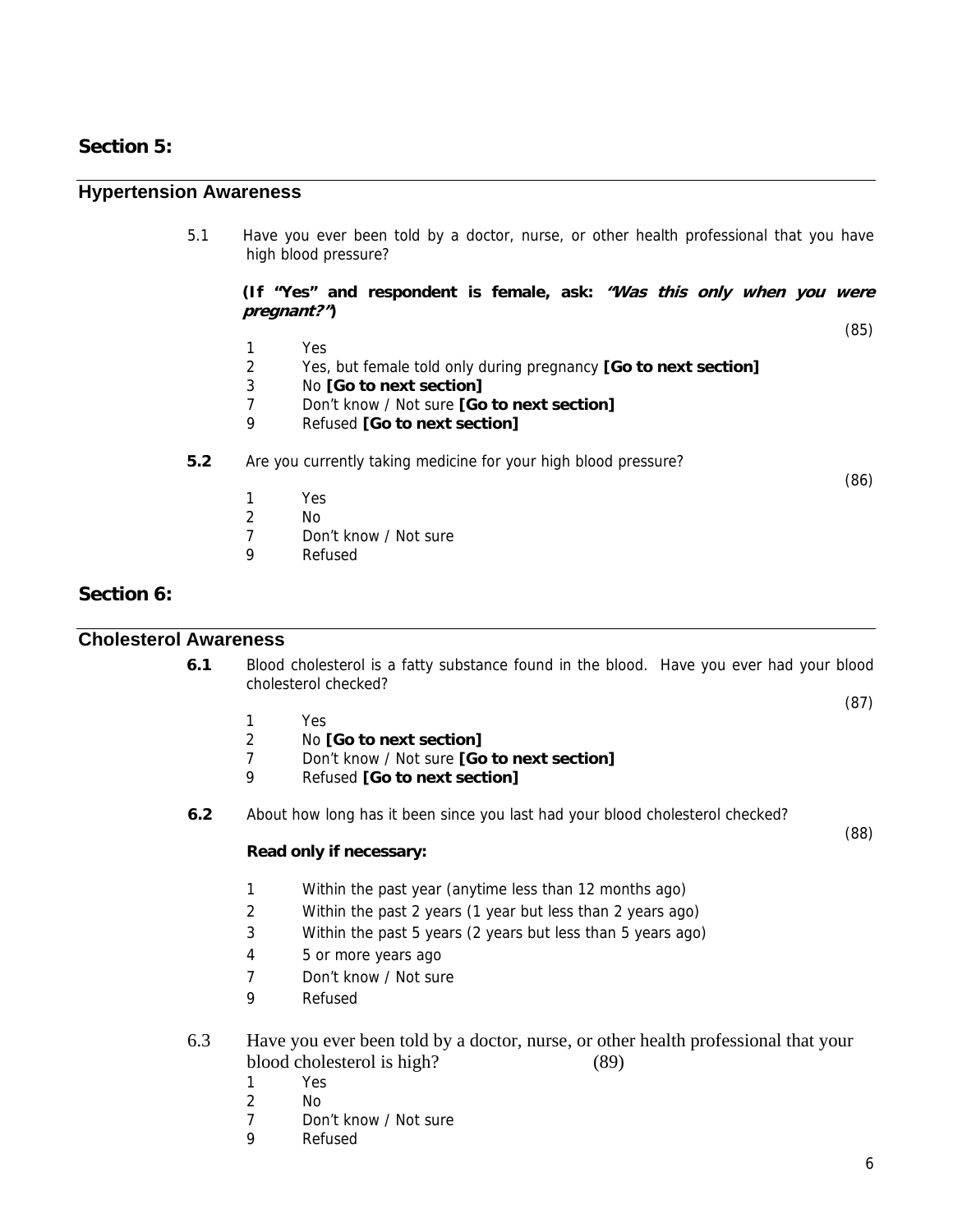## **Section 7:**

# **Fruits and Vegetables**

 These next questions are about the foods you usually eat or drink. Please tell me how often you eat or drink each one, for example, twice a week, three times a month, and so forth. Remember, I am only interested in the foods **you** eat. Include all foods **you** eat, both at home and away from home.

| 7.1 | How often do you drink fruit juices such as orange, grapefruit, or tomato?                                                                                                                 | $(90-92)$  |
|-----|--------------------------------------------------------------------------------------------------------------------------------------------------------------------------------------------|------------|
|     | $1\_\_\_\$ Per day<br>2 <sub>__</sub> __ Per week<br>3 <sub>__</sub> __ Per month<br>4 <sub>__</sub> __ Per year<br>5 5 5 Never<br>7 7 7 Don't know / Not sure<br>9 9 9 Refused            |            |
| 7.2 | Not counting juice, how often do you eat fruit?                                                                                                                                            | $(93-95)$  |
|     | $1$ <sub>__</sub> ___ Per day<br>2 <sub>__</sub> __ Per week<br>3 <sub>__</sub> __ Per month<br>4 <sub>__</sub> __ Per year<br>5 5 5 Never<br>7 7 7 Don't know / Not sure<br>9 9 9 Refused |            |
| 7.3 | How often do you eat green salad?                                                                                                                                                          |            |
|     | $1\_\_\_\$ Per day<br>2 <sub>__</sub> __ Per week<br>3 <sub>__</sub> __ Per month<br>4 <sub>__</sub> __ Per year<br>5 5 5 Never<br>7 7 7 Don't know / Not sure<br>9 9 9 Refused            | $(96-98)$  |
| 7.4 | How often do you eat potatoes not including French fries, fried potatoes, or potato chips?                                                                                                 | $(99-101)$ |
|     | $1\_\_\_\$ Per day                                                                                                                                                                         |            |

- 
- 2<sub>\_\_</sub> \_\_ Per week
- $3$ <sub>—</sub>  $-$  Per month
- $4\_\_$  Per year
- 5 5 5 Never
- 7 7 7 Don't know / Not sure
- 9 9 9 Refused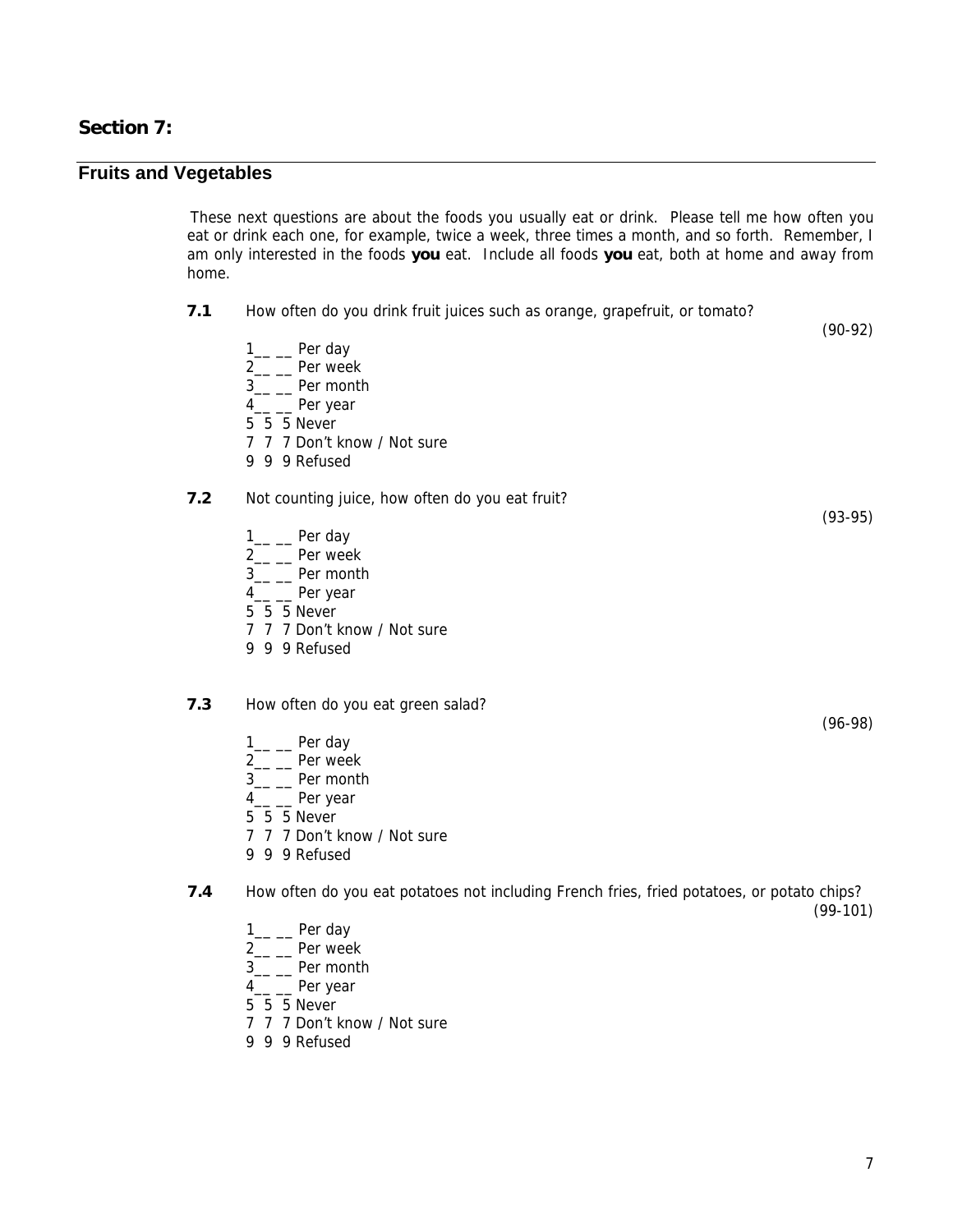- **7.5** How often do you eat carrots?
	- $1\_\_$  Per day
	- 2<sub>\_\_</sub> \_\_ Per week
	- 3<sub>\_\_</sub> \_\_ Per month
	- 4<sub>\_\_</sub> \_\_ Per year
	- $5 \overline{5}$  5 Never
	- 7 7 7 Don't know / Not sure
	- 9 9 9 Refused
- **7.6** Not counting carrots, potatoes, or salad, how many servings of vegetables do you usually eat? (Example: A serving of vegetables at both lunch and dinner would be two servings.)

(105-107)

(102-104)

- $1$ <sub>\_\_</sub> \_\_\_ Per day
- 2<sub>\_\_</sub> \_\_ Per week
- 3<sub>\_\_</sub> \_\_ Per month
- 4\_\_ \_\_ Per year
- 5 5 5 Never
- 7 7 7 Don't know / Not sure
- 9 9 9 Refused

### **Section 8:**

## **Weight Control**

- **8.1** Are you now trying to lose weight?
	- 1 Yes **[Go to Q8.3]**
	- 2 No
	- 7 Don't know / Not sure
	- 9 Refused

**8.2** Are you now trying to maintain your current weight that is to keep from gaining weight?

(109)

(110)

(108)

- 1 Yes
- 2 No **[Go to Q8.6]**
- 7 Don't know / Not sure **[Go to Q8.6]**
- 9 Refused **[Go to Q8.6]**

**8.3** Are you eating either fewer calories or less fat to...

lose weight? **[if "Yes" to Q8.1]**

keep from gaining weight? **[If "Yes", to Q8.2]** 

#### **Probe for which:**

- 1 Yes, fewer calories
- 2 Yes, less fat
- 3 Yes, fewer calories and less fat
- 4 No
- 7 Don't know / Not sure
- 9 Refused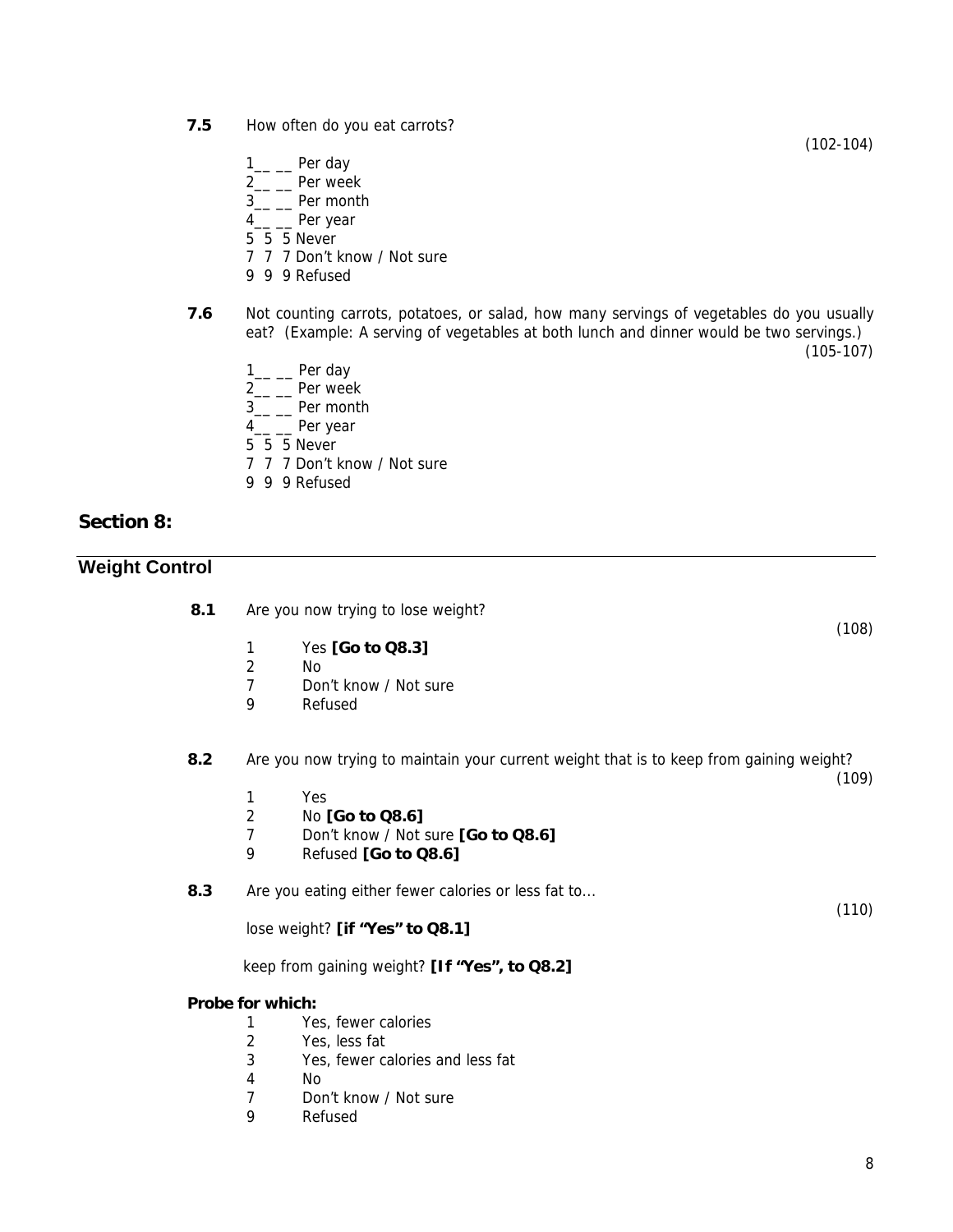**8.4** Are you using physical activity or exercise to ….

lose weight? **[If "Yes" to Q8.1]**

keep from gaining weight? **[If "Yes" to Q8.2]**

- 1 Yes<br>2 No
- N<sub>o</sub>
- 7 Don't know / Not sure
- 9 Refused

**Note: Former Q8.5 about desired weight has been moved as question 14.11 in the demographics section 14. Below is the new Q8.5 formerly Q8.6.** 

**8.5** In the past 12 months, has a doctor, nurse or other health professional given you advice about your weight?

#### **Probe for which:**

(112)

(111)

- 1 Yes, lose weight<br>2 Yes, gain weight
- Yes, gain weight
- 3 Yes, maintain current weight
- 4 No
- 7 Don't know / Not sure
- 9 Refused

## **Section 9:**

## **Asthma**

- **9.1** Have you ever been told by a doctor, nurse or other health professional that you had asthma? (113)
	- 1 Yes
	- 2 No **[Go to next section]**
	- 7 Don't know / Not sure **[Go to next section]**
	- 9 Refused **[Go to next section]**
- **9.2** Do you still have asthma?
	- 1 Yes
	- 2 No<br>7 Dor
	- 7 Don't know / Not sure<br>9 Refused
	- **Refused**

(114)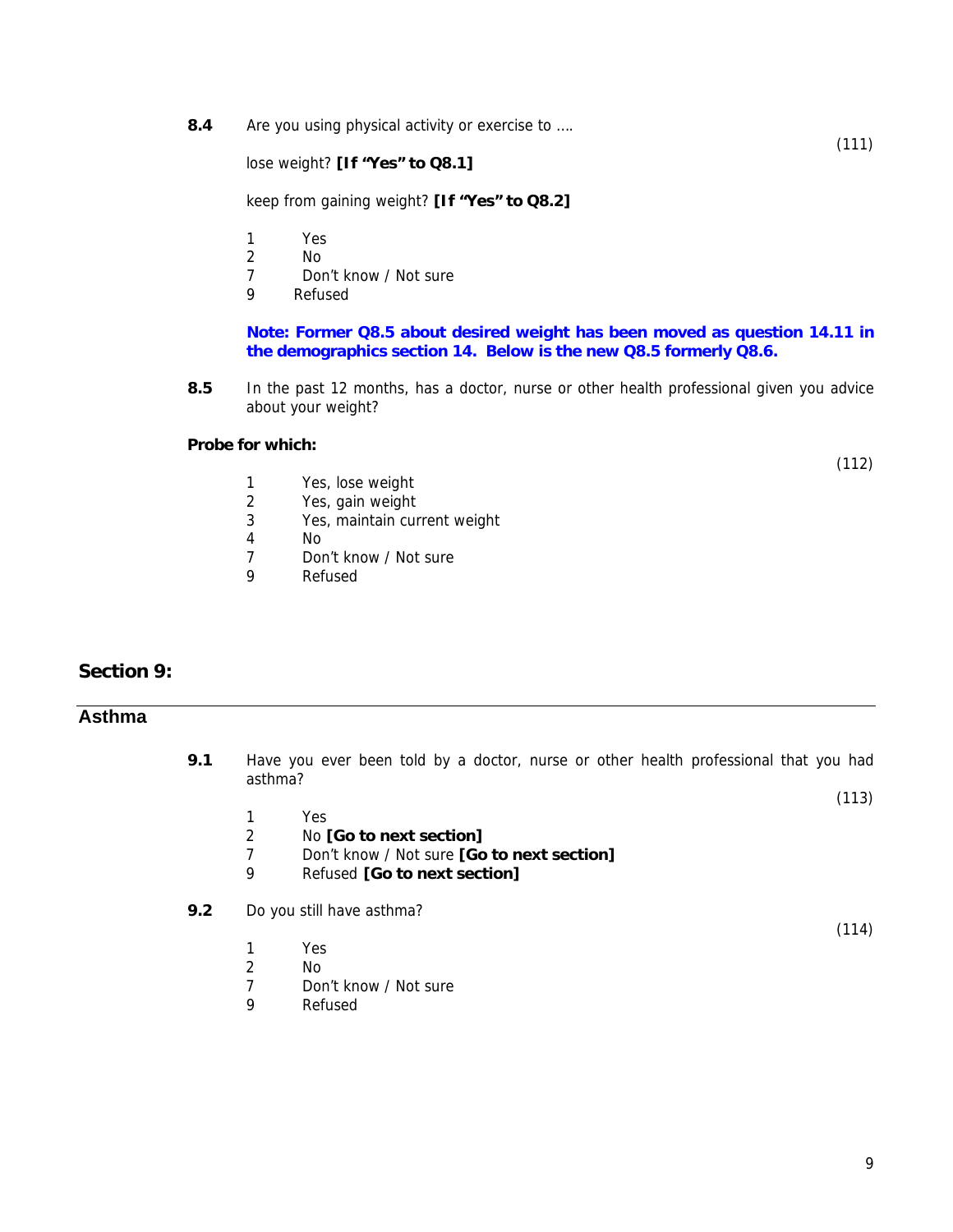### **Adult Asthma History**

#### **If "Yes" to core Q9.1, continue. .**

Previously you said you were told by a doctor, nurse or other health professional that you had asthma.

**1.** How old were you when you were first told by a doctor, nurse or other health professional that you had asthma?

(244-245)

(246)

- Age in years 11 or older **[96 = 96 and older]**
- 9 7 Age 10 or younger
- 9 8 Don't know / Not sure
- 9 9 Refused

#### **If "Yes" to core Q9.2, continue. .**

- **2.** During the past 12 months, have you had an episode of asthma or an asthma attack?
	- 1 Yes
	- 2 No
	- 7 Don't know / Not sure
	- 9 Refused
- **3.** During the past 12 months, how many times did you visit an emergency room or urgent care center because of your asthma?

(247-248)

- Number of visits **[87 = 87 or more]**
- 8 8 None
- 9 8 Don't know / Not sure<br>9 9 Refused
- Refused
- **4. [If one or more visits to Q3, fill in (Besides those emergency room visits,)]** During the past 12 months, how many times did you see a doctor, nurse or other health professional for urgent treatment of worsening asthma symptoms?

(249-250)

- Number of visits **[87 = 87 or more]**
- 8 8 None
- 9 8 Don't know / Not sure
- 9 9 Refused
- **5.** During the past 12 months, how many times did you see a doctor, nurse or other health professional for a routine checkup for your asthma?

(251-252)

- Number of visits **[87 = 87 or more]**
- 8 8 None
- 9 8 Don't know / Not sure
- 9 9 Refused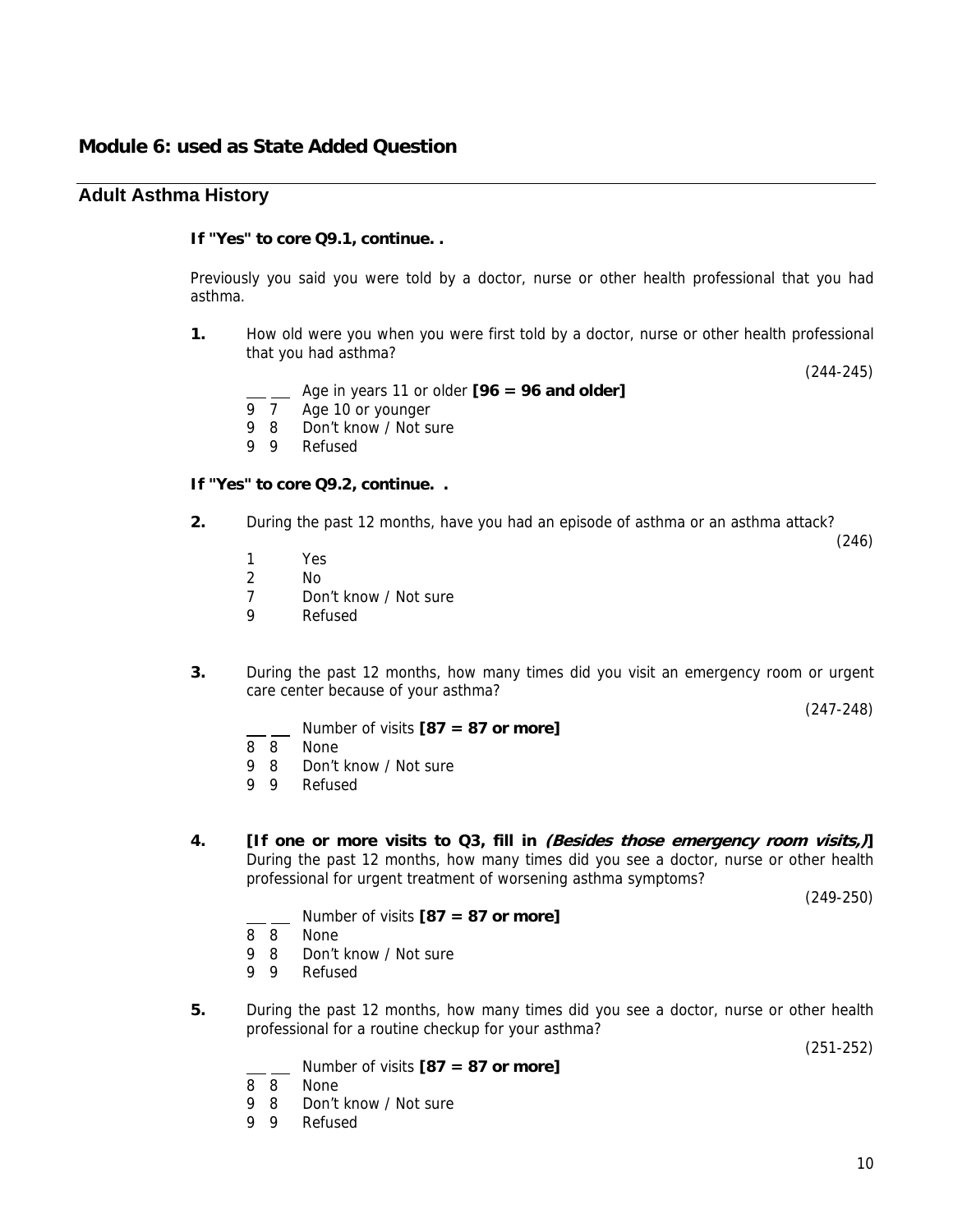**6.** During the past 12 months, how many days were you unable to work or carry out your usual activities because of your asthma?

(253-255)

|   |     |     | Number of days        |
|---|-----|-----|-----------------------|
|   | 888 |     | None                  |
|   | 777 |     | Don't know / Not sure |
| Q | Q   | - Q | Refused               |

**7.** Symptoms of asthma include cough, wheezing, shortness of breath, chest tightness and phlegm production when you don't have a cold or respiratory infection. During the past 30 days, how often did you have any symptoms of asthma?

(256)

#### **Please read:**

Would you say?

- 8 Not at any time **[Go to Q9]**
- 1 Less than once a week
- 2 Once or twice a week
- 3 More than 2 times a week, but not every day
- 4 Every day, but not all the time
- **Or**
- 5 Every day, all the time

#### **Do not read:**

- 7 Don't know / Not sure
- 9 Refused
- **8.** During the past 30 days, how many days did symptoms of asthma make it difficult for you to stay asleep?

**Please read:**

Would you say?

- 8 None
- 1 One or two
- 2 Three to four
- 3 Five
- 4 Six to ten

**Or** 

5 More than ten

#### **Do not read:**

- 7 Don't know / Not sure<br>9 Refused
- **Refused**

(257)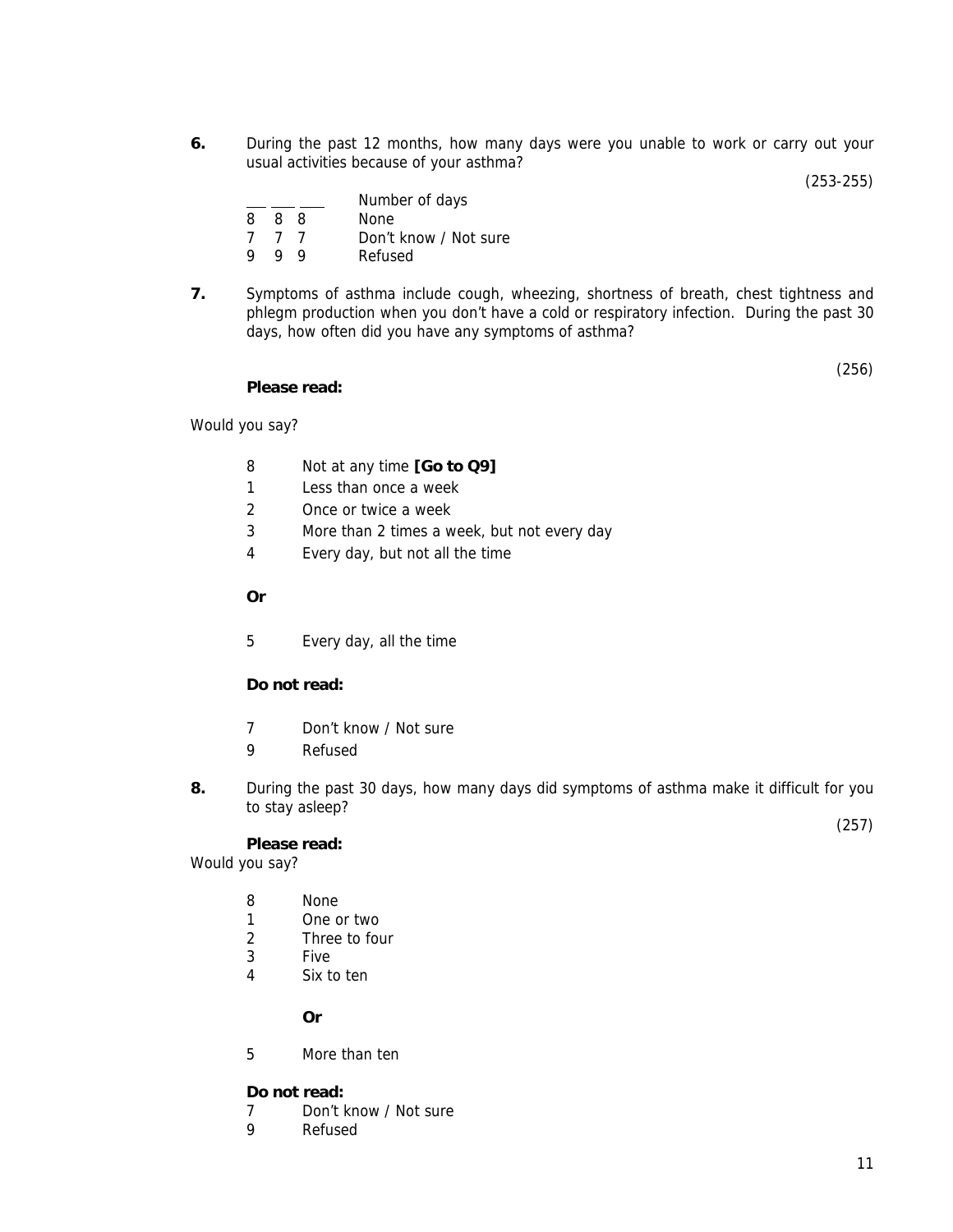**9.** During the past 30 days how often did you take asthma medication that was prescribed or given to you by a doctor? This includes using an inhaler.

#### **Please read:**

Would you say?

- 8 Didn**=**t take any
- 1 Less than once a week<br>2 Once or twice a week
- Once or twice a week
- 3 More than 2 times a week, but not every day
- 4 Once every day
- **Or**
- 5 2 or more times every day

#### **Do not read:**

- 7 Don't know / Not sure<br>9 Refused
- **Refused**

## **Section 10:**

## **Immunization**

- **10.1** During the past 12 months, have you had a flu shot?
	- 1 Yes
	- 2 No
	- 7 Don't know / Not sure
	- 9 Refused
- **10.2** Have you ever had a pneumonia shot? This shot is usually given only once or twice in a person's lifetime and is different from the flu shot. It is also called the pneumococcal vaccine.
	- 1 Yes
	- 2 No<br>7 Dor
	- 7 Don't know / Not sure<br>9 Refused
	- **Refused**

(115)

(116)

(258)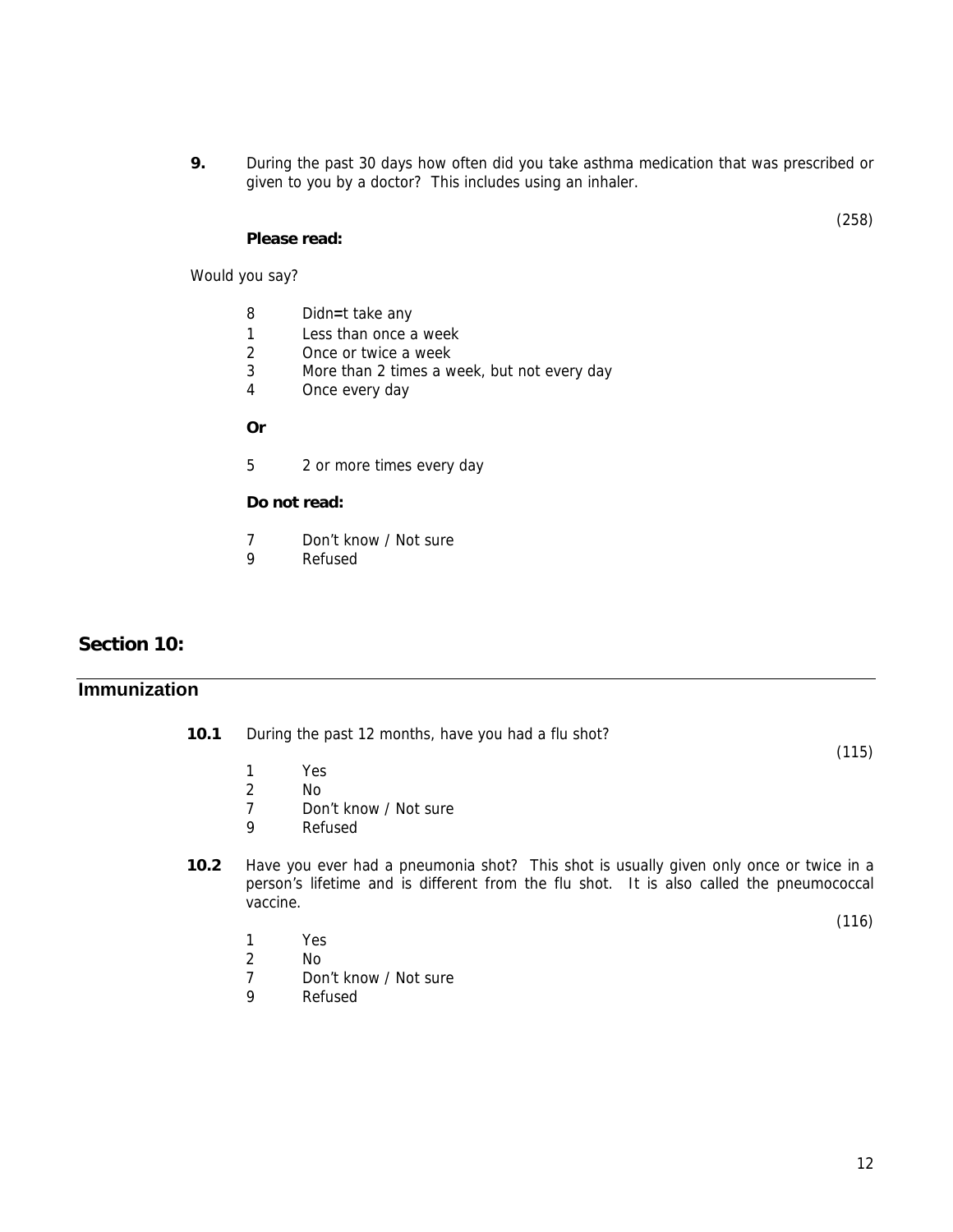## **Influenza**

## **Note: If Core Q10.1 = 1 continue; otherwise go to next module**

| 1.  | At what kind of place did you get your last flu shot?                           | $(237-238)$ |
|-----|---------------------------------------------------------------------------------|-------------|
|     | Read only if necessary:                                                         |             |
| 01  | A doctor's office or health maintenance organization                            |             |
|     | 02 A health department                                                          |             |
|     | 03 Another type of clinic or health center (Example: a community health center) |             |
| 04  | A senior, recreation, or community center                                       |             |
| 05  | A store (Examples: supermarket, drug store)                                     |             |
| 06. | A hospital or emergency room                                                    |             |
|     | 07 Workplace                                                                    |             |
|     | 0r                                                                              |             |
| 08  | Some other kind of place                                                        |             |

#### **Do not read:**

- 77 Don't know
- 99 Refused

## **Section 11:**

# **Tobacco Use**

| 11.1 | Have you smoked at least 100 cigarettes in your entire life? |                                                                                                                                                  |       |  |
|------|--------------------------------------------------------------|--------------------------------------------------------------------------------------------------------------------------------------------------|-------|--|
|      |                                                              | NOTE: 5 packs = $100$ cigarettes                                                                                                                 | (117) |  |
|      | 1<br>2<br>7<br>9                                             | Yes<br>No [Go to SAQ T1]<br>Don't know / Not sure [Go to SAQ T1]<br>Refused [Go SAQ T1]                                                          |       |  |
| 11.2 | 2<br>3<br>9                                                  | Do you now smoke cigarettes every day, some days, or not at all?<br>Everyday<br>Some days<br>Not at all [Go to SAQ T2]<br>Refused [Go to SAQ T1] | (118) |  |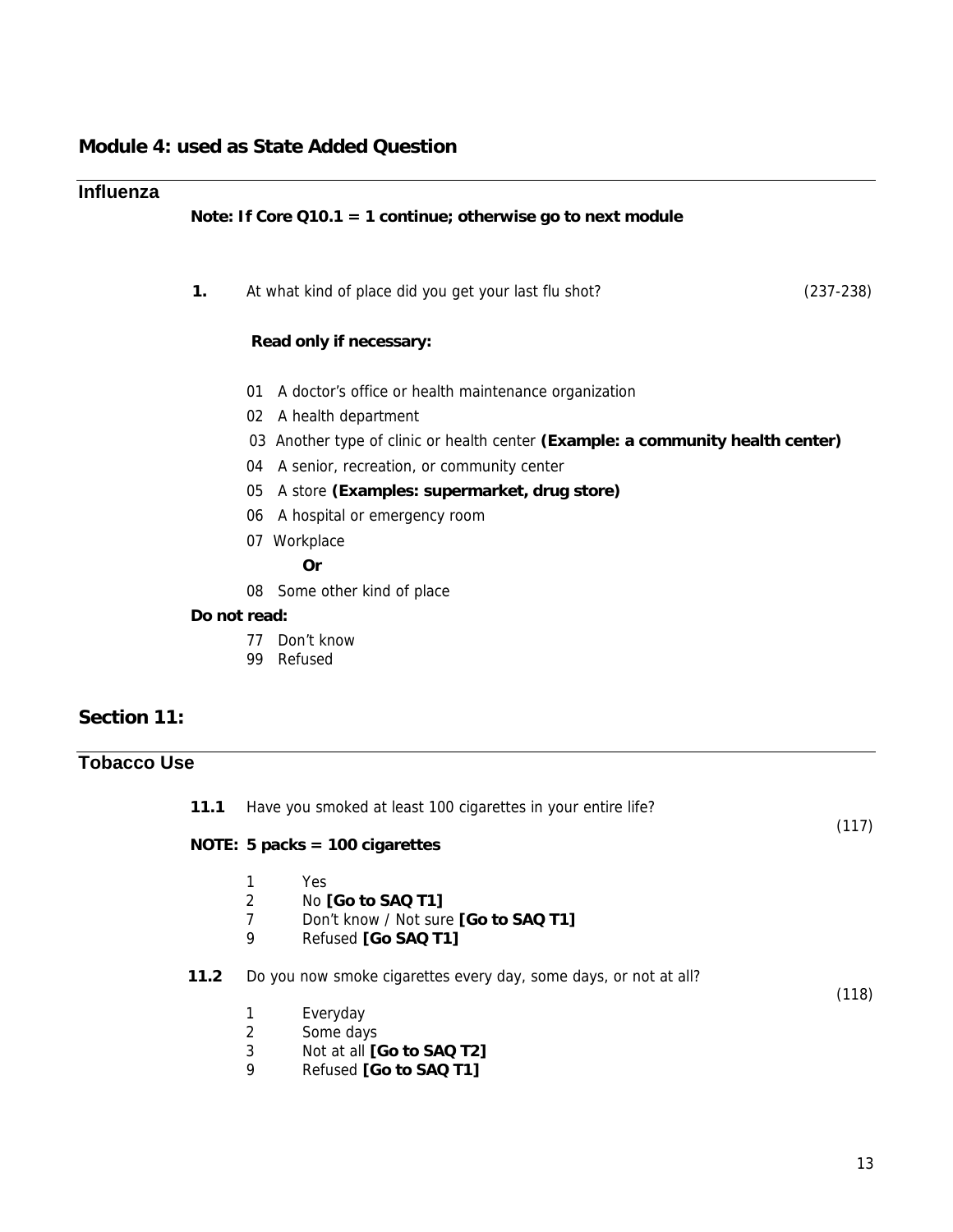**11.3** During the past 12 months, have you stopped smoking for one day or longer because you were trying to quit smoking?

(119)

- 1 Yes **[Go to SAQ T3]**
- 2 No **[Go to SAQ T3]**
- 7 Don't know / Not sure **[Go to SAQ T3]**
- 9 Refused **[Go to SAQ T3]**

## **State Added Question for tobacco**

## **If "not at all"** (code 3) **of core Q11.2, continue. Otherwise (if code 1 or 2 of core Q11.2), go to T3.**

Previously you said you have smoked cigarettes.

**T2**. About how long has it been since you last smoked cigarettes regularly? (346)

### **Read Only if Necessary**

- 1 Within the past month (anytime less than 1 month ago) **Continue to T3**
- 2 Within the past 3 months (1 month but less than 3 months ago) **Continue to T3**
- 3 Within the past 6 months (3 months but less than 6 months ago) **Continue to T3**
- 4 Within the past year (6 months but less than 1 year ago) **Continue to T3**
- 5 Within the past 5 years (1 year but less than 5 years ago) **Go to T 1**
- 6 Within the past 10 years (5 years but less than 10 years ago) **Go to T 1**
- 7 10 or more years ago **Go to T 1**
- 8 Don't know/Not sure **Go to T 1**
- 9 Refused **Go to T 1**
- T3. In the past 12 months, have you seen a doctor or other health professional to get any kind of care for yourself? (347)
	- 1 Yes
	- 2 No **Go to T 1**
	- 7 Don't know/Not sure **Go to T 1**
	- 9 Refused **Go to T 1**
- T4. In the past 12 months, has a doctor or other health professional advised you to quit smoking?

(348)

- 1 Yes
- 2 No
- 7 Don't know/Not sure
- 9 Refused

#### **Ask everyone**

T1. Which statement best describes the rules about smoking inside your home? (345)

#### **Please Read**

- 1 Smoking is not allowed anywhere inside your home
- 2 Smoking is allowed in some places or at some times
- 3 Smoking is allowed anywhere inside the home or
- 4 There are no rules about smoking inside the home
- **Do not read** 7 Don't know/Not sure
	- 9 Refused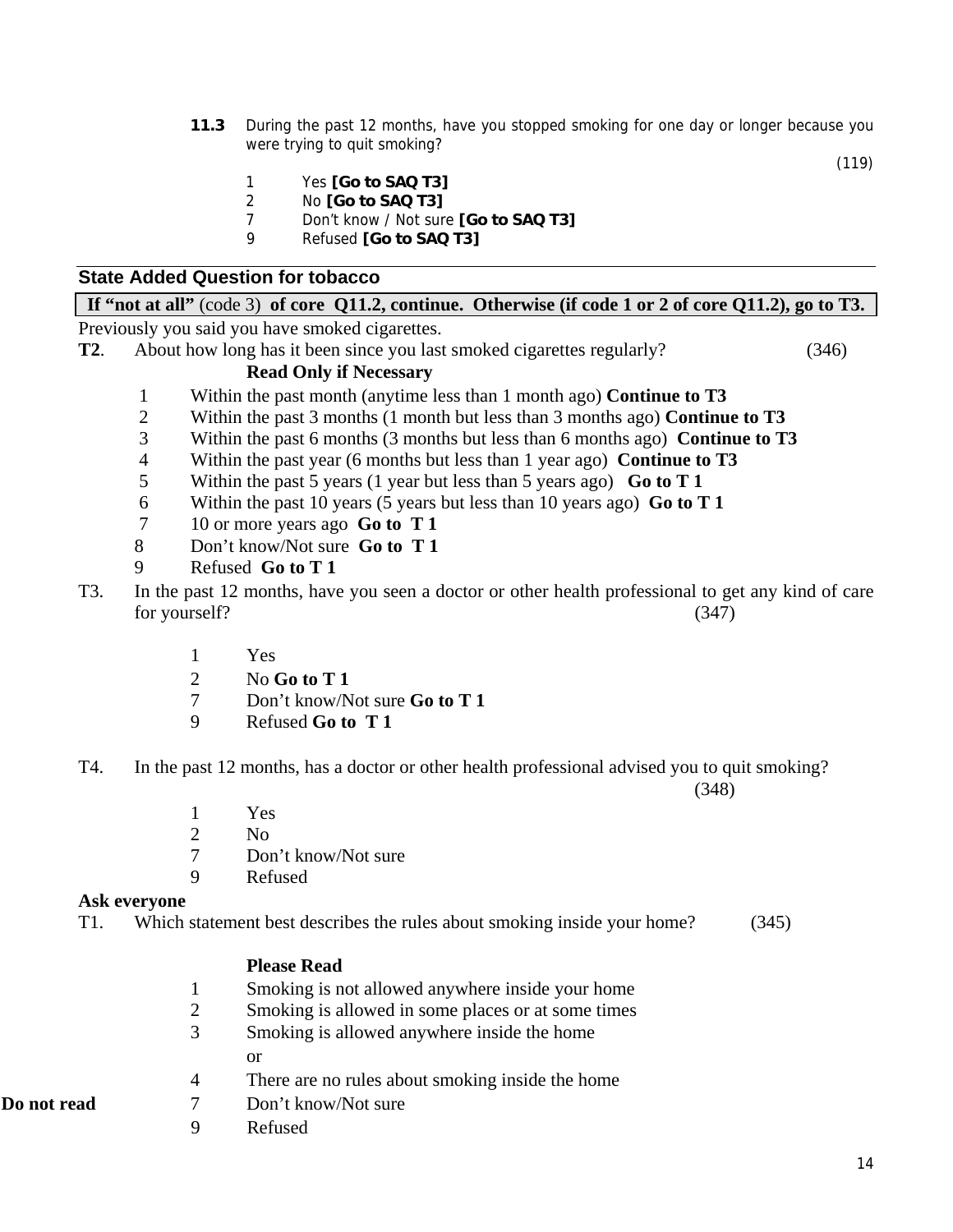### **Section 12:**

#### **Alcohol Consumption**

**12.1** A drink of alcohol is 1 can or bottle of beer, 1 glass of wine, 1 can or bottle of wine cooler, 1 cocktail, or 1 shot of liquor. During the past 30 days, how many days per week or per month did you have at least one drink of any alcoholic beverage?

(120-122)

- 1<sub>\_\_</sub> Days per week
- 2\_\_ \_\_ Days in past 30
- 8 8 8 No drinks in past 30 days **[Go to next section]**
- 7 7 7 Don't know / Not sure
- 9 9 9 Refused **[Go to next section]**
- **12.2** On the days when you drank, about how many drinks did you drink on the average?

(123-124)

- \_\_ \_\_ Number of drinks
- 7 7 Don't know / Not sure
- 9 9 Refused
- **12.3** Considering all types of alcoholic beverages, how many times during the past 30 days did you have 5 or more drinks on an occasion?

(125-126)

- \_\_ \_\_ Number of times
- 8 8 None
- 7 7 Don't know / Not sure
- 9 9 Refused

### **Section 13:**

### **Excess Sun Exposure**

 The next question is about sunburns including anytime that even a small part of your skin was red for more than 12 hours.

(127)

- **13.1** Have you had a sunburn within the past 12 months?
	- 1 Yes
	- 2 No **[Go to next section]**
	- 7 Don't know / Not Sure **[Go to next section]**
	- 9 Refused **[Go to next section]**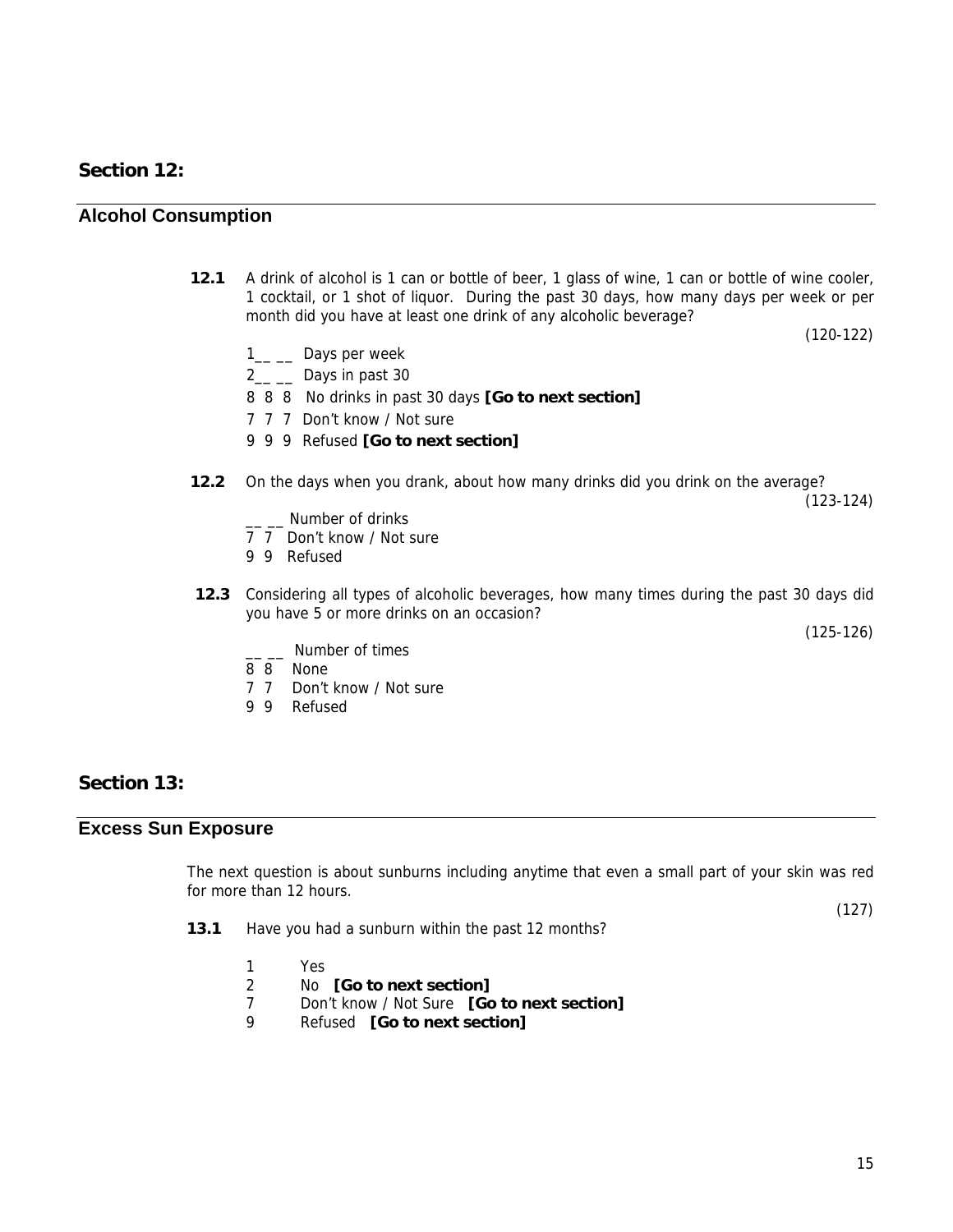**13.2** Including times when even a small part of your skin was red for more than 12 hours, how many sunburns have you had within the past 12 months?

(128)

- 1 One<br>2 Two
- **Two**
- 3 Three
- 4 Four<br>5 Five
- **Five**
- 6 Six or more<br>7 Don't know
- Don't know / Not sure
- 9 Refused

## **Section 14:**

|  | <b>Demographics</b> |  |
|--|---------------------|--|
|--|---------------------|--|

| 14.1 |                                                            | What is your age?                                                                                                                 | $(129-130)$ |
|------|------------------------------------------------------------|-----------------------------------------------------------------------------------------------------------------------------------|-------------|
|      |                                                            | Code age in years                                                                                                                 |             |
|      | $\overline{7}$<br>0<br>$0 \quad 9$                         | Don't know / Not sure<br>Refused                                                                                                  |             |
| 14.2 | 1<br>$\overline{2}$<br>$\overline{7}$<br>9                 | Are you Hispanic or Latino?<br>Yes<br>No<br>Don't know / Not sure<br>Refused                                                      | (131)       |
| 14.3 |                                                            | Which one or more of the following would you say is your race?<br>(Check all that apply)                                          | $(132-137)$ |
|      | Please read:                                               |                                                                                                                                   |             |
|      | 1<br>$\overline{c}$<br>$\mathbf{3}$<br>$\overline{4}$<br>5 | White<br><b>Black or African American</b><br>Asian<br>Native Hawaiian or Other Pacific Islander<br>American Indian, Alaska Native |             |
|      |                                                            | Or                                                                                                                                |             |
|      | 6                                                          | Other [specify]_                                                                                                                  |             |
|      | Do not read:                                               |                                                                                                                                   |             |
|      | 8<br>$\overline{7}$<br>9                                   | No Additional choices<br>Don't know / Not sure<br>Refused                                                                         |             |

#### **If more than one response to Q14.3, continue. Otherwise, go to Q14.5**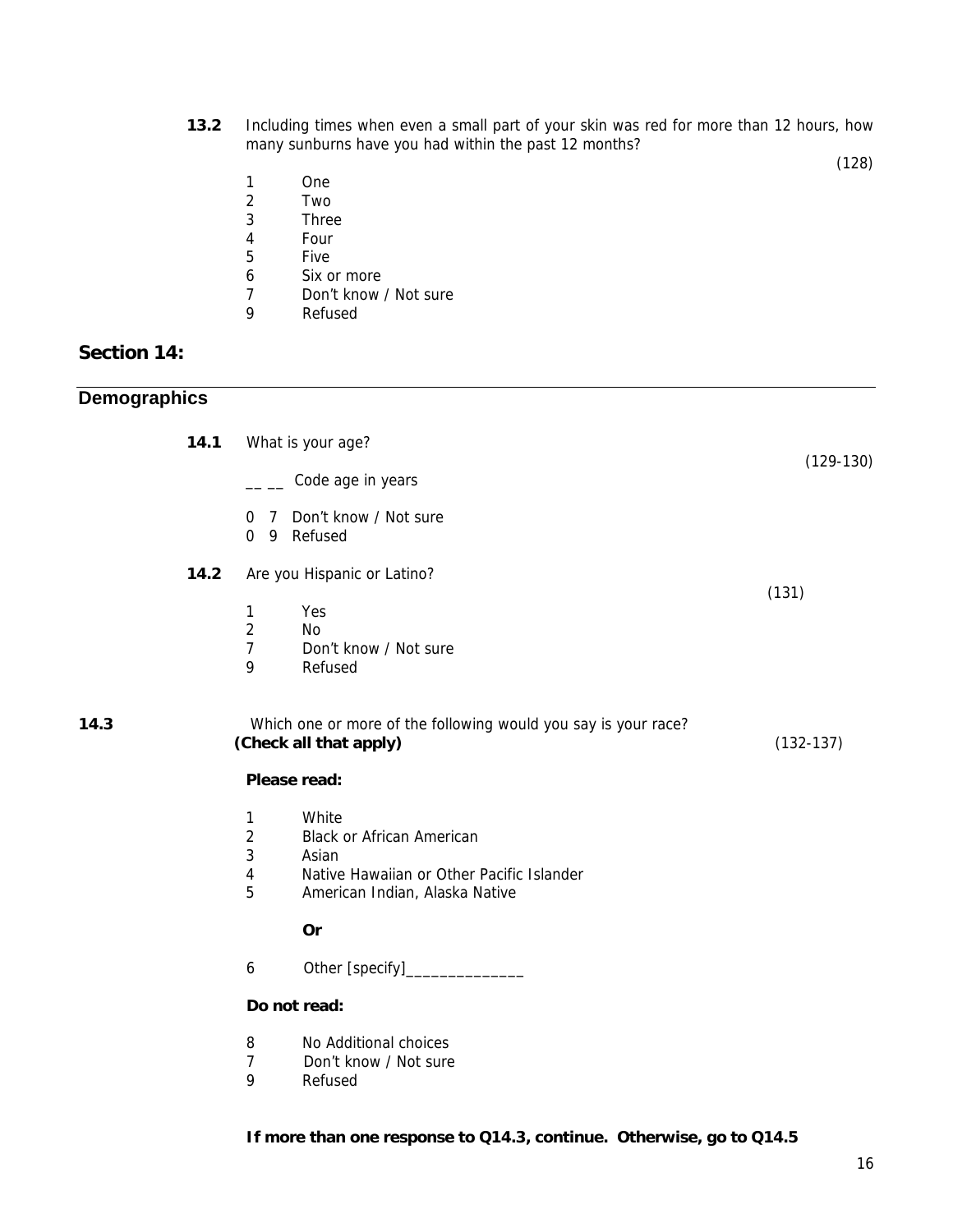|        | 14.4           | 1<br>$\overline{2}$<br>3<br>4<br>5<br>6<br>$\overline{7}$<br>9 | Which one of these groups would you say best represents your race?<br>White<br><b>Black or African American</b><br>Asian<br>Native Hawaiian or Other Pacific Islander<br>American Indian or Alaska Native<br>Other [specify]_<br>Don't know / Not sure<br>Refused | (138)       |
|--------|----------------|----------------------------------------------------------------|-------------------------------------------------------------------------------------------------------------------------------------------------------------------------------------------------------------------------------------------------------------------|-------------|
|        | 14.5           | Are you?                                                       |                                                                                                                                                                                                                                                                   |             |
|        |                | Please read:                                                   |                                                                                                                                                                                                                                                                   | (139)       |
|        |                | 1<br>$\overline{2}$<br>3<br>4<br>5                             | Married<br><b>Divorced</b><br>Widowed<br>Separated<br>Never married                                                                                                                                                                                               |             |
|        |                |                                                                | Or                                                                                                                                                                                                                                                                |             |
|        |                | 6                                                              | A member of an unmarried couple                                                                                                                                                                                                                                   |             |
|        |                |                                                                | Do not read:                                                                                                                                                                                                                                                      |             |
|        |                | 9                                                              | Refused                                                                                                                                                                                                                                                           |             |
| 8<br>9 | 14.6<br>8<br>9 | None<br>Refused                                                | How many children less than 18 years of age live in your household?<br>Number of children                                                                                                                                                                         | $(140-141)$ |

## **SAQ optional Module 7:**

## **Childhood Asthma**

#### **If "No children" to core Q14.6, go to core section question 14.7**

**1.** Earlier you said there were **[fill in number from core Q14.6]** children age 17 or younger living in your household. How many of these children have ever been diagnosed with asthma?

(259-260)

Number of children

- 8 8 None **[go to core section question 14.7]**
- 7 7 Don't know / Not sure **[go to core section question 14.7]**
- Refused **[go to core section question 14.7]**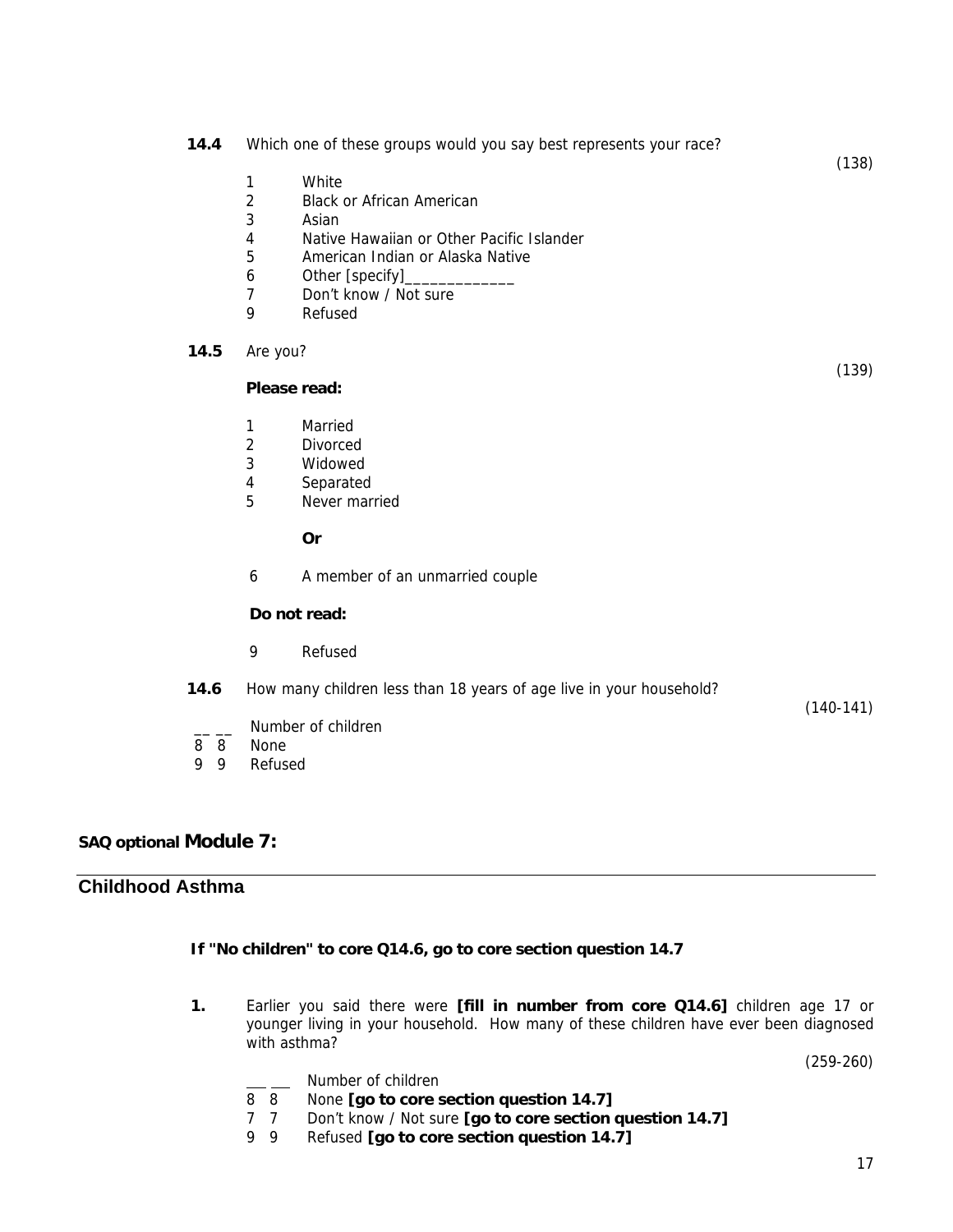## **2. [Fill in (Does this child/How many of these children) from Q1]** still have asthma?

(261-262)

**If only one child from Q1 and response is "Yes" to Q2 code '01'. If response is "No" code '88'.**

- Number of children
- 8 8 None
- 7 7 Don't know / Not sure
- 9 9 Refused

#### **Back to core section 14.7**

**14.7** What is the highest grade or year of school you completed?

(142)

(143)

#### **Read only if necessary:**

- 1 Never attended school or only attended kindergarten
- 2 Grades 1 through 8 (Elementary)
- 3 Grades 9 through 11 (Some high school)
- 4 Grade 12 or GED (High school graduate)
- 5 College 1 year to 3 years (Some college or technical school)
- 6 College 4 years or more (College graduate)
- 9 Refused
- **14.8** Are you currently?

### **Please read:**

- 1 Employed for wages
- 2 Self-employed
- 3 Out of work for more than 1 year
- 4 Out of work for less than 1 year
- 5 A Homemaker
- 6 A Student
- 7 Retired

### **Or**

8 Unable to work

### **Do not read:**

9 Refused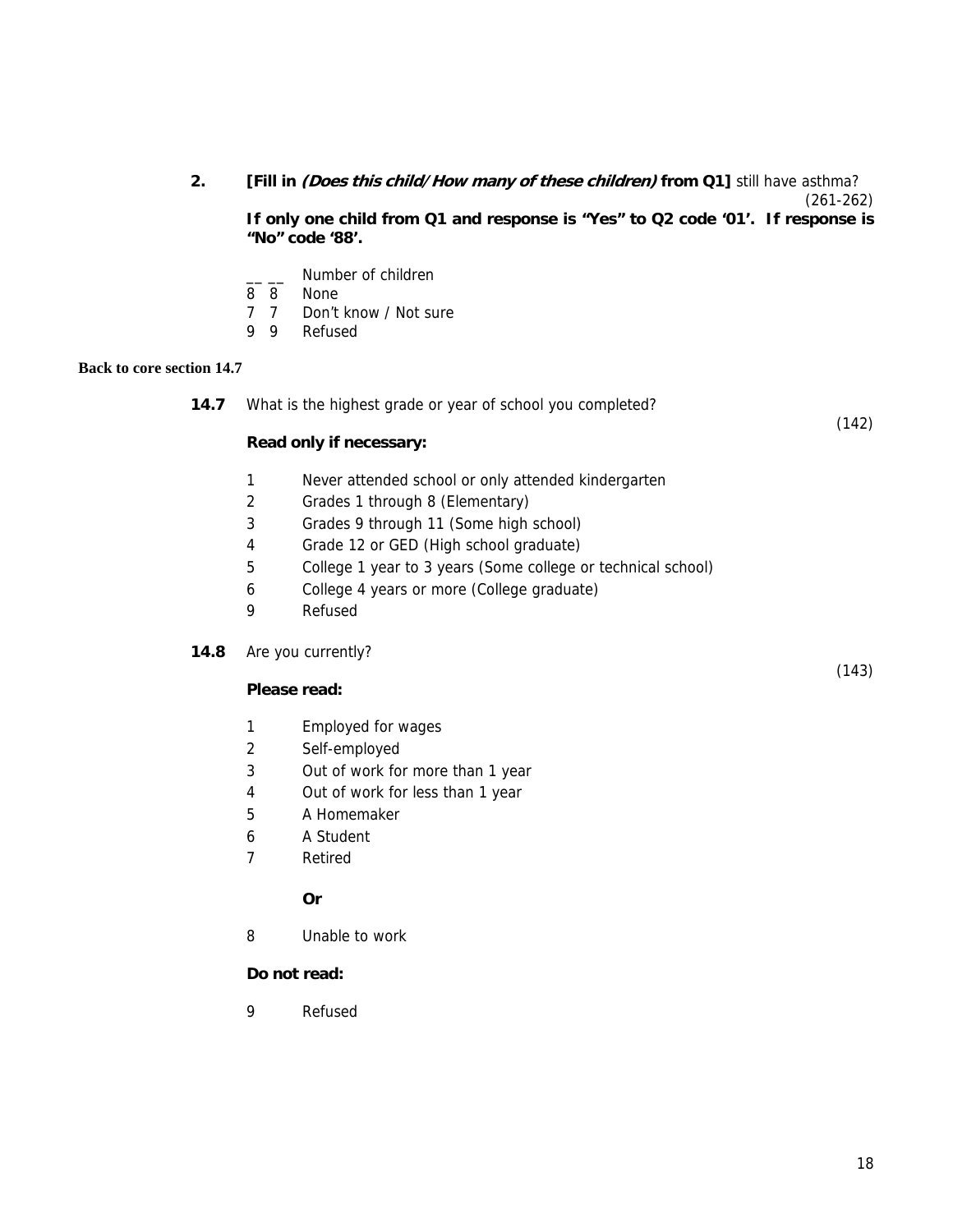|       | 14.9  |          | Is your annual household income from all sources?                                                 |             |
|-------|-------|----------|---------------------------------------------------------------------------------------------------|-------------|
|       |       |          | If respondent refuses at ANY income level, code '99 Refused'                                      | $(144-145)$ |
|       |       |          | Read as appropriate:                                                                              |             |
|       |       | 04       | Less than \$25,000 If "no," ask 05; if "yes," ask 03<br>(\$20,000 to less than \$25,000)          |             |
|       |       | 03       | Less than \$20,000 If "no," code 04; if "yes," ask 02<br>(\$15,000 to less than \$20,000)         |             |
|       |       | 02       | Less than \$15,000 If "no," code 03; if "yes," ask 01<br>(\$10,000 to less than \$15,000)         |             |
|       |       | 01       | Less than \$10,000 If "no," code 02                                                               |             |
|       |       | 05       | Less than \$35,000 If "no," ask 06<br>(\$25,000 to less than \$35,000)                            |             |
|       |       | 06       | Less than \$50,000 If "no," ask 07<br>(\$35,000 to less than \$50,000)                            |             |
|       |       | 07       | Less than \$75,000 If "no," code 08<br>(\$50,000 to less than \$75,000)                           |             |
|       |       | 08       | \$75,000 or more                                                                                  |             |
|       |       |          | Do not read:                                                                                      |             |
|       |       | 77<br>99 | Don't know / Not sure<br>Refused                                                                  |             |
|       | 14.10 |          | About how much do you weigh without shoes?                                                        |             |
|       |       |          | Round fractions up                                                                                | $(146-148)$ |
|       |       |          | $ -$ Weight<br>pounds<br>7 7 7 Don't know / Not sure<br>9 9 9 Refused                             |             |
| Note: |       |          | Q14.11 used to be Q8.5 under weight control section 8.<br>14.11 How much would you like to weigh? | $(149-151)$ |
|       |       | pounds   | __ __ Weight                                                                                      |             |

7 7 7 Don't know / Not sure

9 9 9 Refused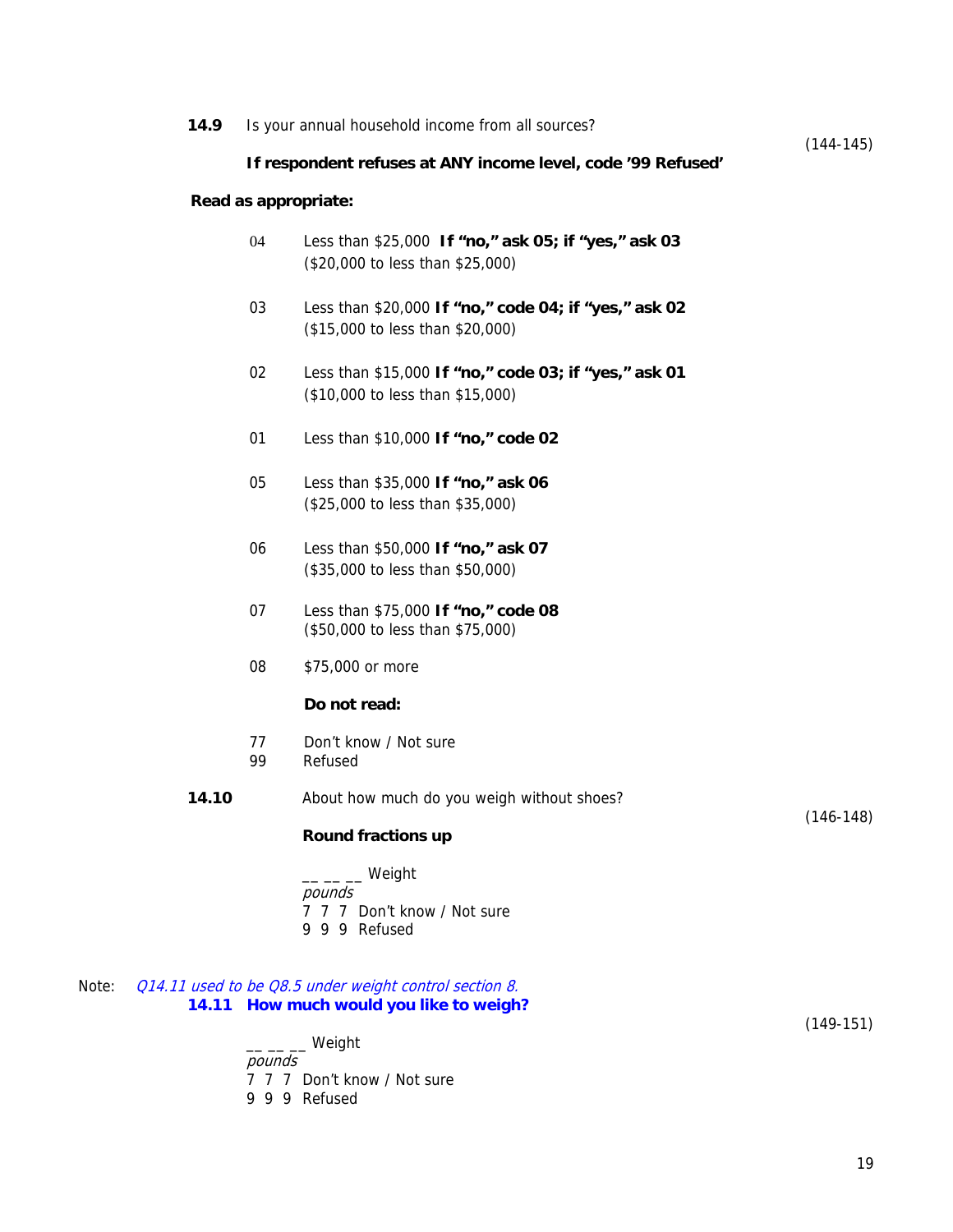| 14.12 | About how tall are you without shoes?<br>$(152-154)$                                                                                                    |
|-------|---------------------------------------------------------------------------------------------------------------------------------------------------------|
|       | <b>Round fractions down</b>                                                                                                                             |
|       | /___ __ Height<br>ft / inches<br>777<br>Don't know / Not sure<br>999<br>Refused                                                                         |
| 14.13 | What county do you live in?                                                                                                                             |
|       | $(155-157)$<br>FIPS county code<br>777<br>Don't know / Not sure<br>999<br>Refused                                                                       |
| 14.14 | Do you have more than one telephone number in your household? Do not include<br>cell phones or numbers that are only used by a computer or fax machine. |
|       | (158)<br>Yes<br>1                                                                                                                                       |
|       | $\overline{2}$<br>No [Go to Q14.16]                                                                                                                     |
|       | $\overline{7}$<br>Don't know / Not sure [Go to Q14.16]<br>9<br>Refused [Go to Q14.16]                                                                   |
| 14.15 | How many of these phone numbers are residential numbers?<br>(159)                                                                                       |
|       | Residential telephone numbers [6=6 or more]<br>$\overline{7}$<br>Don't know / Not sure<br>Refused<br>9                                                  |
| 14.16 | During the past 12 months, has your household been without telephone service for<br>1 week or more?                                                     |
| Note: | Do not include interruptions of phone service due to weather or natural<br>disasters.                                                                   |
|       | (160)<br>Yes                                                                                                                                            |
|       | 1<br>$\overline{2}$<br>No                                                                                                                               |
|       | $\overline{7}$<br>Don't know/ Not sure<br>9<br>Refused                                                                                                  |
| 14.17 | Indicate sex of respondent. Ask only if necessary.                                                                                                      |
|       | (161)<br>Male [Go to next section]<br>1<br>$\overline{2}$<br>Female                                                                                     |
| 14.18 | If respondent 45 years old or older, go to next section.<br>To your knowledge, are you now pregnant?<br>(162)                                           |
|       | Yes<br>1                                                                                                                                                |
|       | $\overline{2}$<br>No<br>7<br>Don't know / Not sure                                                                                                      |
|       | 9<br>Refused                                                                                                                                            |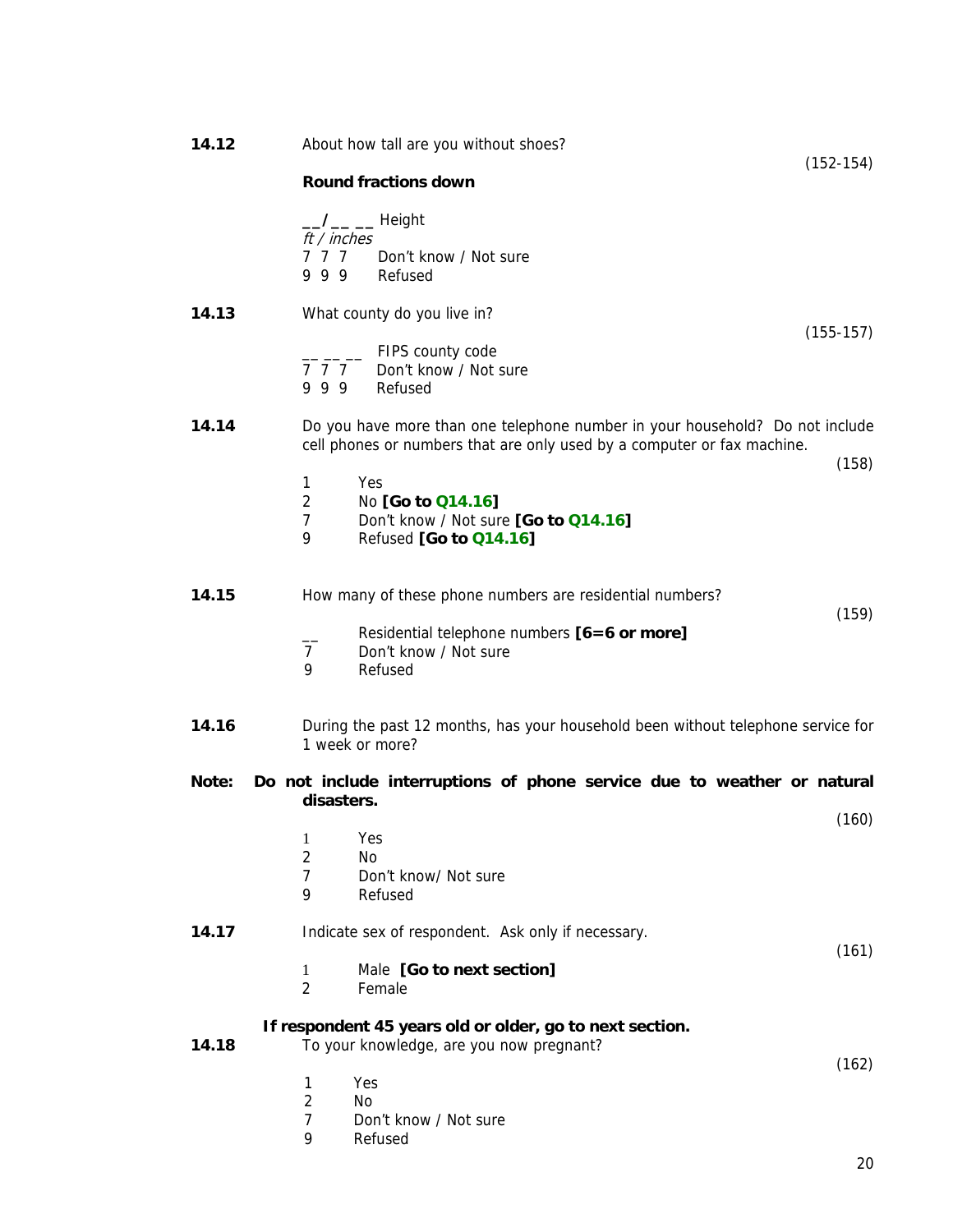## **Section 15:**

## **Arthritis**

**15.1** "The next questions refer to your joints. Please do **NOT** include the back or neck. "**DURING THE PAST 30 DAYS**, have you had any symptoms of pain, aching, or stiffness in or around a joint?

(163)

- 1 Yes
- 2 No **[Go to Q15.4]**
- 7 Don't Know / Not Sure **[Go to Q15.4]**
- 9 Refused **[Go to Q15.4]**

#### **15.2** Did your joint symptoms **FIRST** begin more than 3 months ago?

(164)

- 1 Yes
- 2 No **[Go to Q15.4]**
- 7 Don't Know / Not Sure **[Go to Q15.4]**
- 9 Refused **[Go to Q15.4]**
- **15.3** Have you **EVER** seen a doctor or other health professional for these joint symptoms?

(165)

(166)

- 1 Yes
- 2 No
- 7 Don't Know / Not Sure
- 9 Refused
- **15.4** Have you **EVER** been told by a doctor or other health professional that you have some form of arthritis, rheumatoid arthritis, gout, lupus, or fibromyalgia?

- 1 Yes
- 2 No
- 7 Don't Know / Not Sure
- 9 Refused

**Interviewer note: Arthritis diagnoses include:**

- • **rheumatism, polymyalgia rheumatica**
- • **osteoarthritis (not osteoporosis)**
- • **tendonitis, bursitis, bunion, tennis elbow**
- • **carpal tunnel syndrome, tarsal tunnel syndrome**
- • **joint infection, Reiter's syndrome**
- • **ankylosing spondylitis; spondylosis**
- • **rotator cuff syndrome**
- • **connective tissue disease, scleroderma, polymyositis, Raynaud's syndrome**
- **vasculitis (giant cell arteritis, Henoch-Schonlein purpura, Wegener's granulomatosis, polyarteritis nodosa)**

**IF EITHER Q15.2= 1 OR Q15.4 = 1 THEN CONTINUE. OTHERWISE, GO TO NEXT SECTION**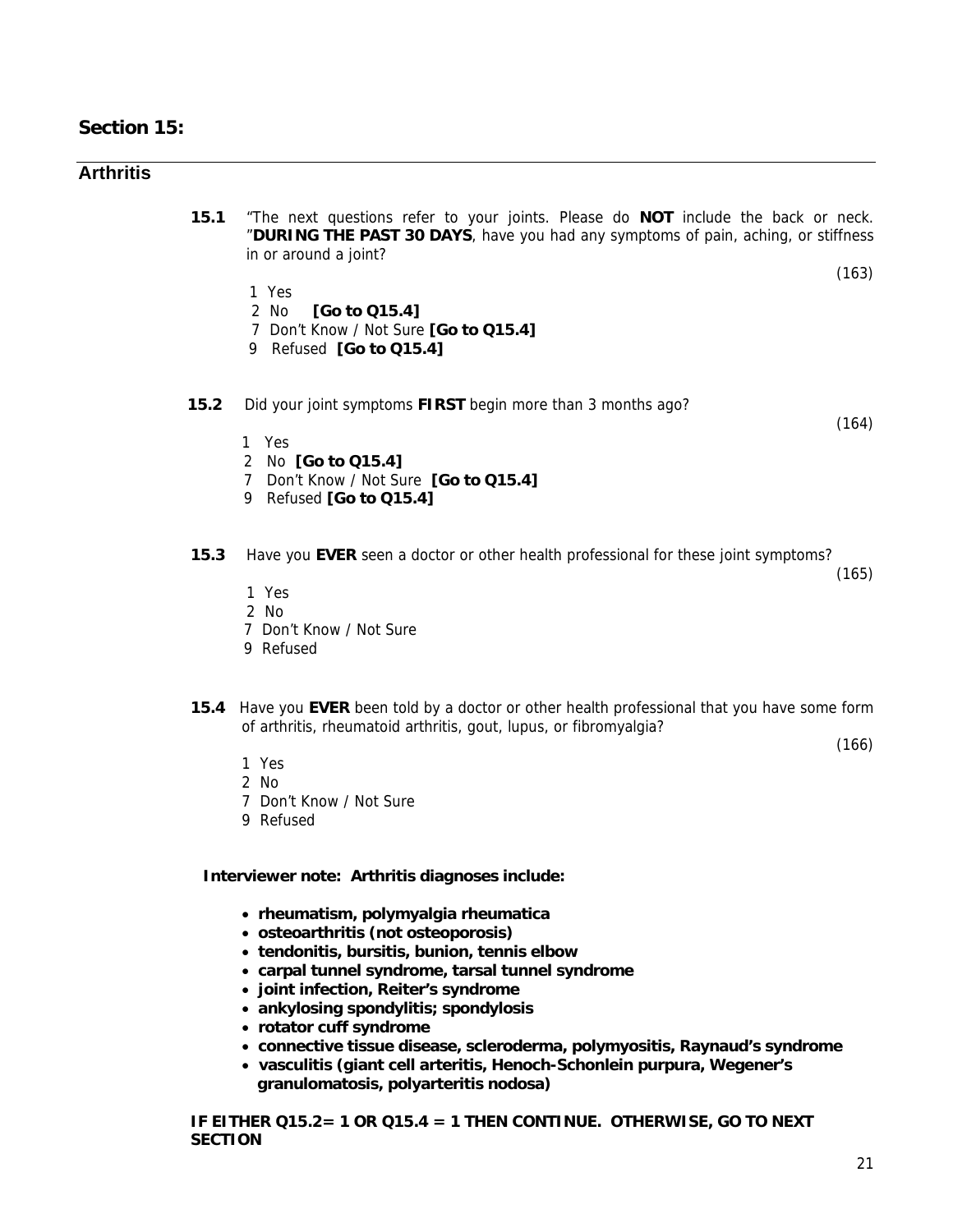- **15.5** Are you now limited in any way in any of your usual activities because of arthritis or joint symptoms?
- 1 Yes
- 2 No
	- 7 Don't Know / Not Sure
	- 9 Refused

#### **NOTE: If a respondent question arises about medication, then the interviewer should reply:**

 "Please answer the question based on how you are when you are taking any of the medications or treatments you might use."

#### **\*IF AGE IS BETWEEN 18-64 CONTINUE, OTHERWISE GO TO NEXT SECTION**

**15.6** "In this next question we are referring to work for pay. "Do arthritis or joint symptoms now affect whether you work, the type of work you do, or the amount of work you do?

(168)

(167)

- **NOTE: If respondent says he\she is retired or out-of-work, reply:** "Did arthritis or joint symptoms cause you to stop working? That is, did it affect whether you work or not?"
	- 1 Yes
	- 2 No
	- 7 Don't Know / Not Sure
	- 9 Refused

## **Section 16:**

### **Falls**

#### **To be asked only of people 45 years or older.**

"The next question asks about a recent fall. By a fall, we mean when a person unintentionally comes to rest on the ground or another lower level."

**16.1** In the past 3 months, have you had a fall?

(169)

- 1 Yes 2 No **[Go to next section]** 7 Don't know / Not sure **[Go to next section]** 9 Refused **[Go to next section]**
- **16.2** Were you injured? By injured, we mean the fall caused you to limit your regular activities for at least a day or to go see a doctor.

(170)

- 1 Yes
- 2 No
- 7 Don't know / Not sure
- 9 Refused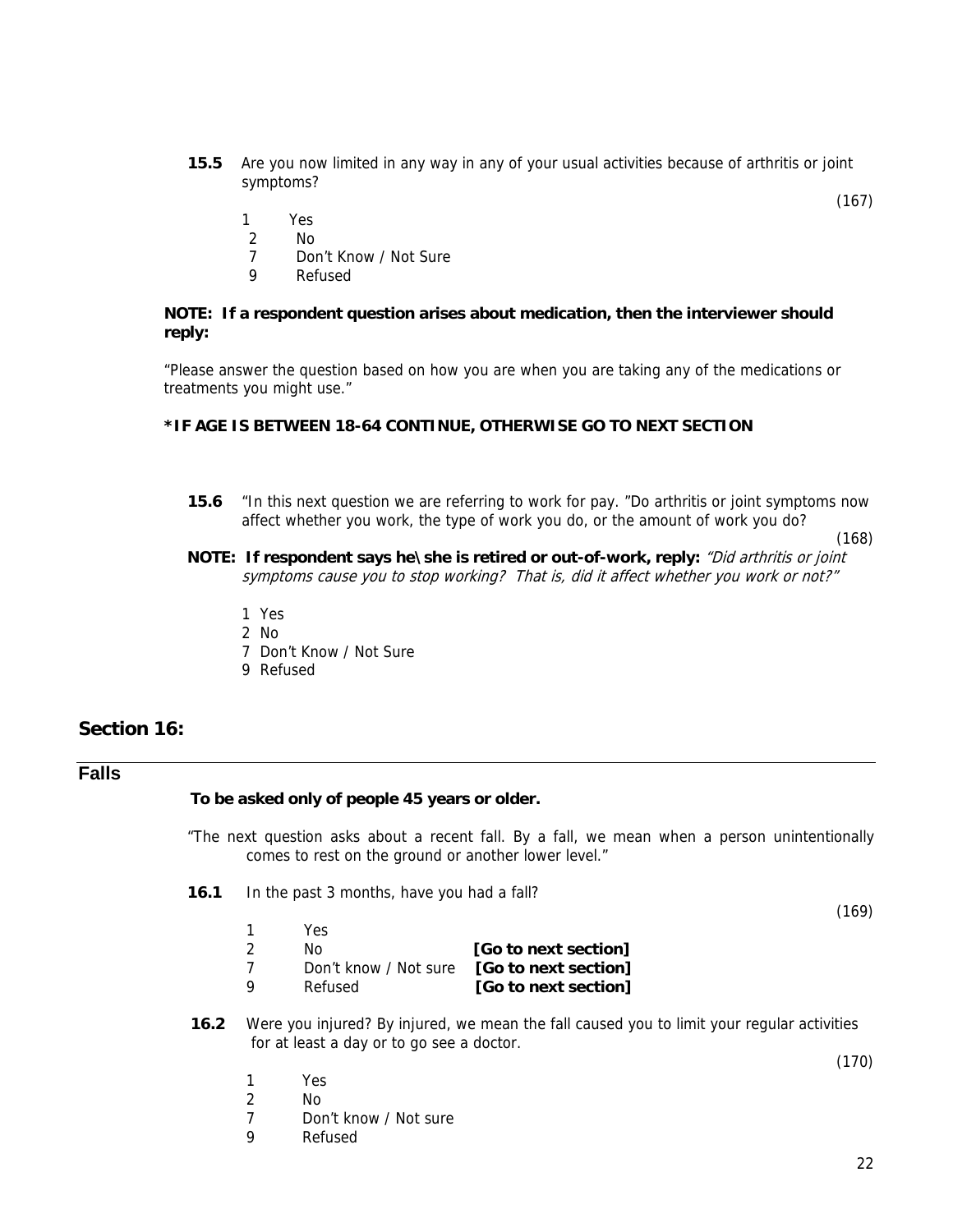## **Section 17:**

### **Disability**

The following questions are about health problems or impairments you may have.

**17.1** Are you limited in any way in any activities because of physical, mental, or emotional problems?

(171)

- 1 Yes
- 2 No<br>7 Dou
- 7 Don't know / Not Sure
- 9 Refused
- **17.2** Do you now have any health problem that requires you to use special equipment, such as a cane, a wheelchair, a special bed, or a special telephone?

(172)

#### **Include occasional use or use in certain circumstances**

- 1 Yes
- 2 No
- 7 Don't know / Not Sure
- 9 Refused

## **Section 18:**

### **Physical Activity**

#### **If "employed" or "self-employed" to core Q14.8 continue, otherwise go to Q18.2.**

**18.1** When you are at work, which of the following best describes what you do? Would you say?

(173)

#### **If respondent has multiple jobs, include all jobs**

#### **Please read:**

- 1 Mostly sitting or standing<br>2 Mostly walking
	- Mostly walking
- **or** and the state of the state of the state of the state of the state of the state of the state of the state of the state of the state of the state of the state of the state of the state of the state of the state of the s
	- 3 Mostly heavy labor or physically demanding work

#### **Do not read:**

- 7 Don't know / Not sure
- 9 Refused

 We are interested in two types of physical activity – vigorous and moderate. Vigorous activities cause large increases in breathing or heart rate while moderate activities cause small increases in breathing or heart rate.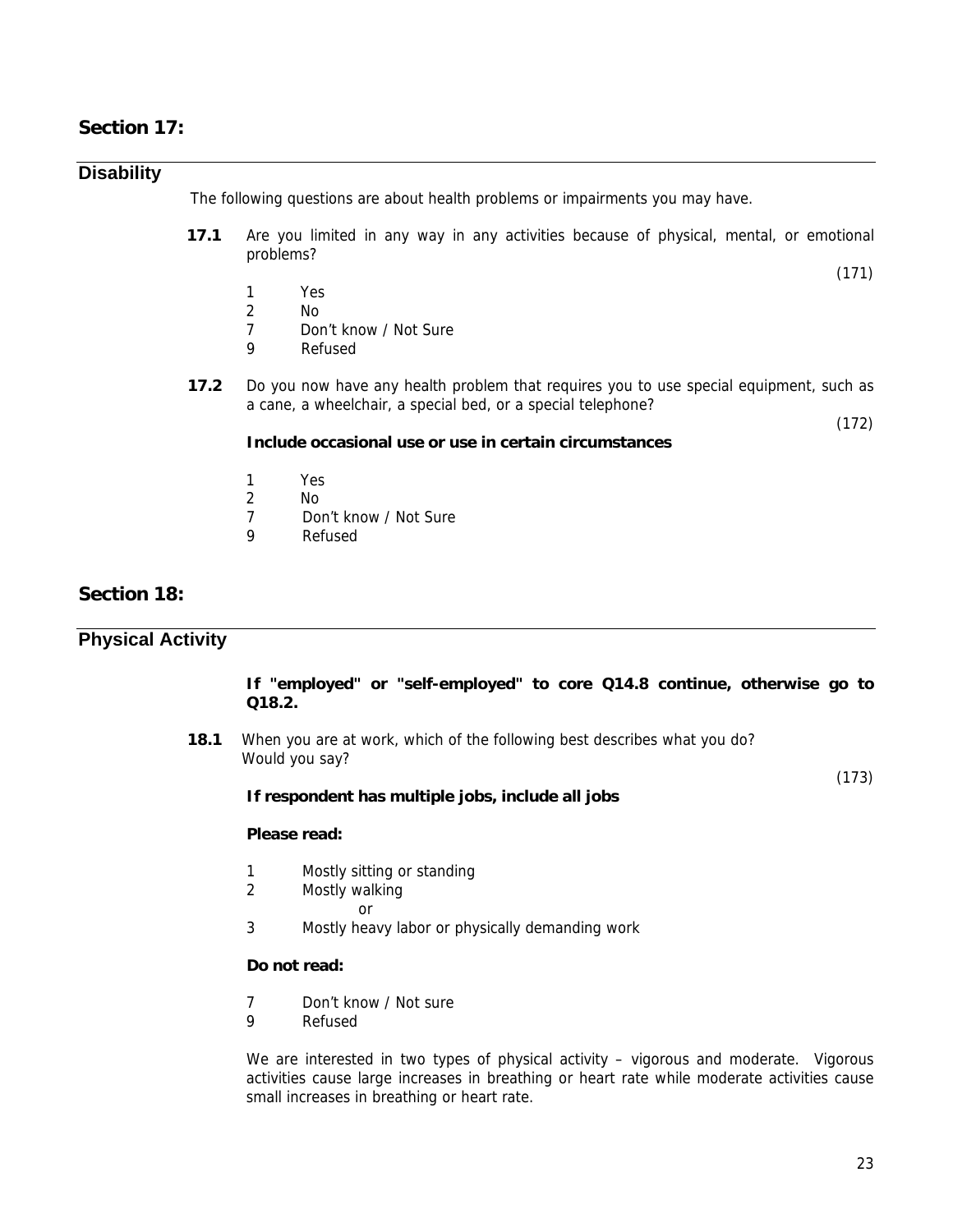- **18.2** Now, thinking about the moderate activities you do [**fill in** (when you are not working,) **if "employed" or self-employed"**] in a usual week, do you do moderate activities for at least 10 minutes at a time, such as brisk walking, bicycling, vacuuming, gardening, or anything else that causes some increase in breathing or heart rate?
	- 1 Yes
	- 2 No **[Go to Q18.5]**
	- 7 Don't know / Not sure **[Go to Q18.5]**
	- 9 Refused **[Go to Q18.5]**
- **18.3** How many days per week do you do these moderate activities for at least 10 minutes?

(175-176)

(174)

- $\frac{1}{2}$  Days per week
- 7 7 Don't know / Not sure **[Go to Q18.5]**
	- 8 8 Do not do any moderate physical activity for at least 10 minutes **at a time [Go to Q18.5]**
	- 9 9 Refused **[Go to Q18.5]**
	- **18.4** On days when you do moderate activities for at least 10 minutes at a time, how much total time per day do you spend doing these activities?

(177-179)

- \_\_ Hours and minutes per day
- 7 7 7 Don't know / Not sure
- 9 9 9 Refused

**18.5** Now, thinking about the vigorous activities you do [**fill in** (when you are not working) **if "employed" or "self-employed"**] in a usual week, do you do vigorous activities for at least 10 minutes at a time, such as running, aerobics, heavy yard work, or anything else that causes large increases in breathing or heart rate?

- 1 Yes
- 2 No **[Go to next section]**
- 7 Don't know / Not sure **[Go to next section]**
- 9 Refused **[Go to next section]**
- **18.6** How many days per week do you do these vigorous activities for at least 10 minutes at a time?

(181-182)

(180)

- \_ \_ Days per week
- 7 7 Don't know / Not sure **[Go to next section]**
- 8 8 Do not do any vigorous physical activity for at least 10 minutes at a time **[Go to next section]**
- 9 9 Refused **[Go to next section]**

**18.7** On days when you do vigorous activities for at least 10 minutes at a time, how much total time per day do you spend doing these activities?

(183-185)

- \_\_:\_\_ \_\_ Hours and minutes per day
- 7 7 7 Don't know / Not sure
- 9 9 9 Refused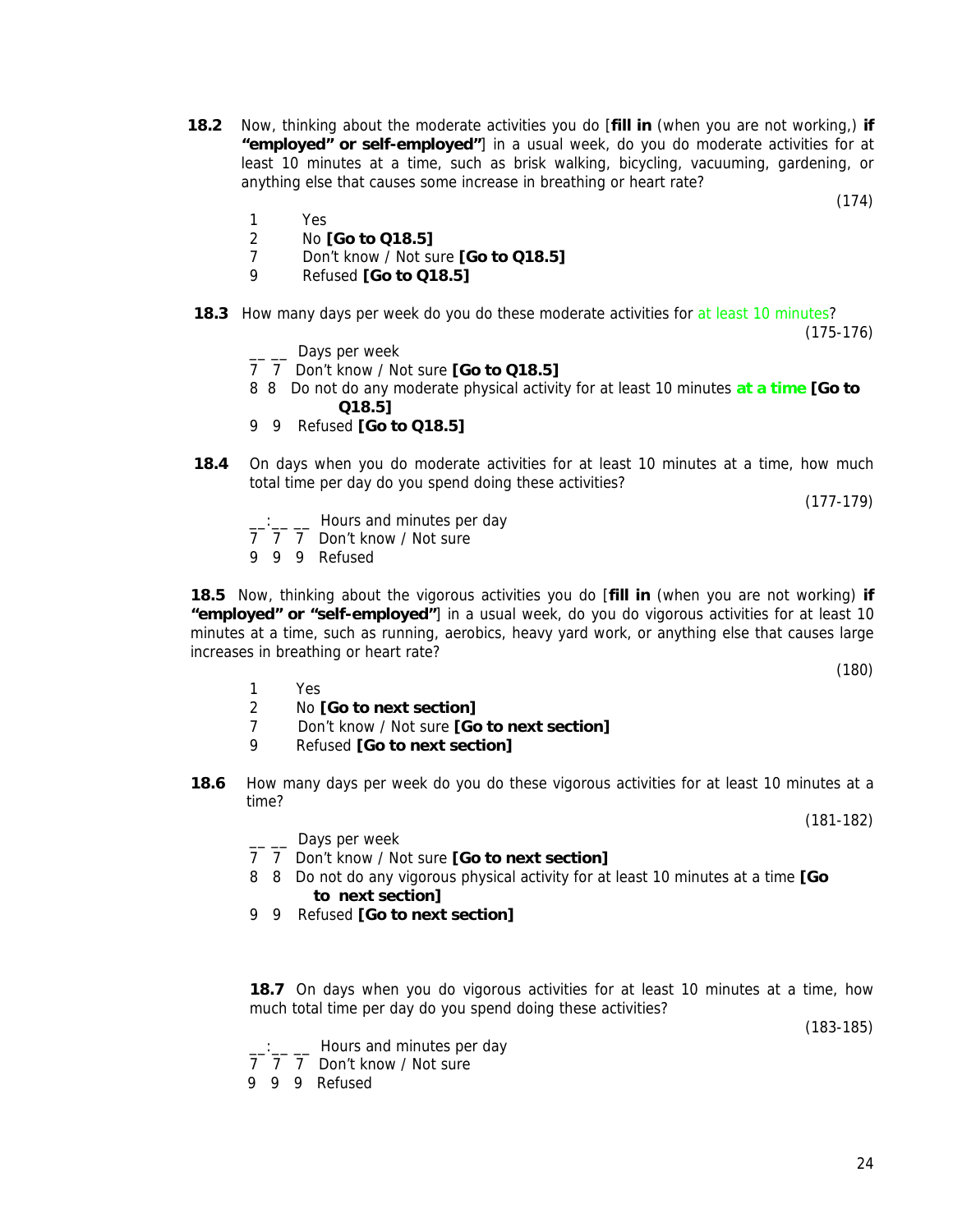## **Section 19:**

## **Veteran's Status**

The next question relates to military service in the United States Armed Forces, either in the regular military or in a National Guard or Reserve unit.

**19.1** Have you ever served on active duty in the United States Armed Forces, either in the regular military or in a National Guard or military reserve unit?

(186)

(187)

|     | Yes                   |                      |
|-----|-----------------------|----------------------|
| -2  | No.                   | [Go to next section] |
| - 7 | Don't know / Not sure | [Go to next section] |
| O   | Refused               | [Go to next section] |

**19.2** Which of the following best describes your service in the United States military?

#### **Please read:**

- 1 Currently on active duty **[Go to next section]**
- 2 Currently in a National Guard or Reserve unit

## **[Go to next section]**

- 3 Retired from military service
- 4 Medically discharged from military service
- 5 Discharged from military service

#### **Do not read:**

- 7 Don't know / Not sure **[Go to next section]**
- 9 Refused **[Go to next section]**
- **19.3** In the last 12 months have you received some or all of your health care from VA facilities?

(188)

### **If "yes" probe for "all" or "some" of the health care.**

- 1 Yes, all of my health care
- 2 Yes, some of my health care
- 3 No, no VA health care received
- 7 Don't know / Not sure
- 9 Refused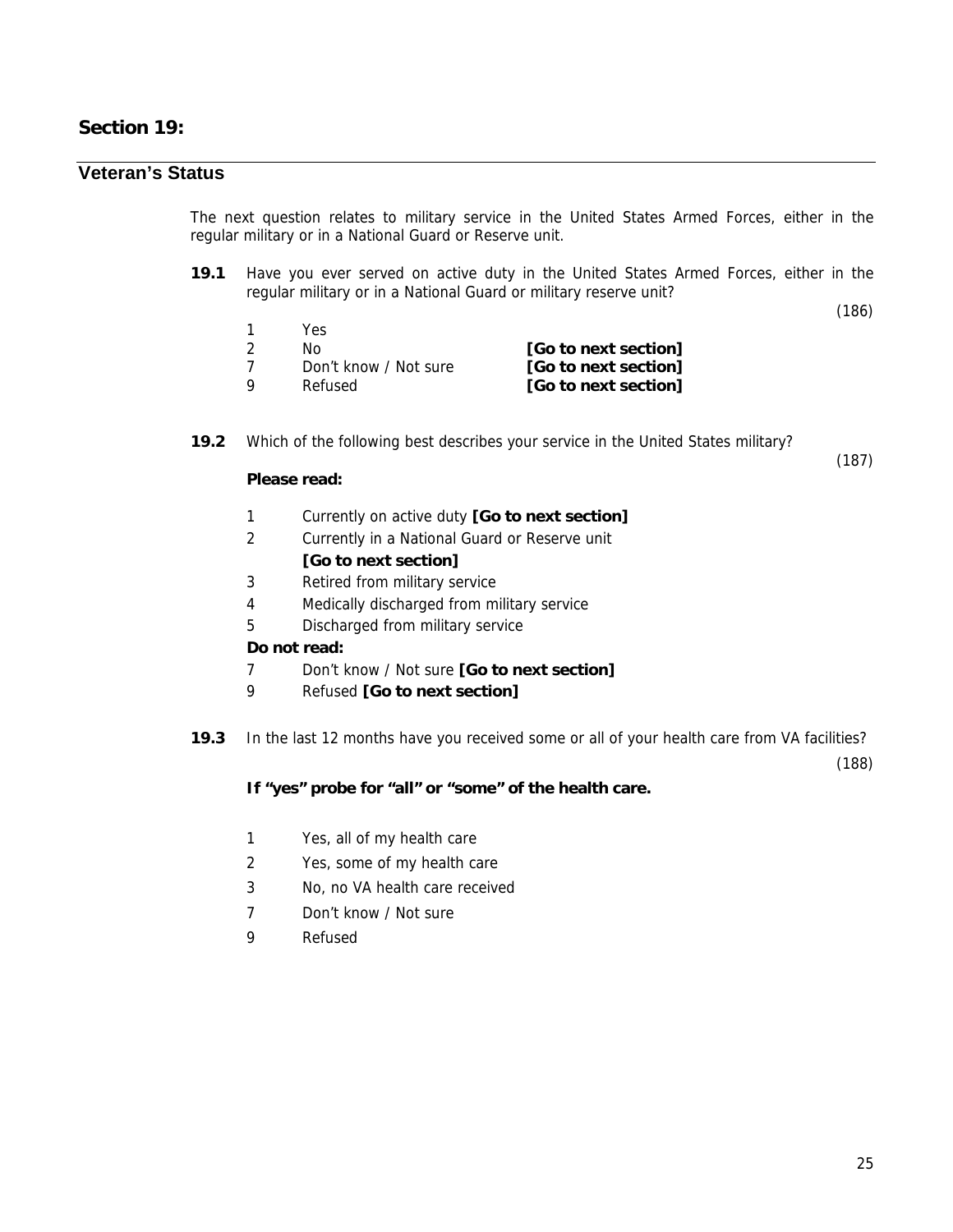## **Section 20:**

## **HIV / AIDS**

#### **If respondent is 65 years old or older, go to next section.**

The next few questions are about the national health problem of HIV, the virus that causes AIDS. Please remember that your answers are strictly confidential and that you don't have to answer every question if you don't want to.

I'm going to read two statements about HIV, the virus that causes AIDS. After I read each one, please tell me whether you think it is true or false, or if you don't know.

- **20.1** A pregnant woman with HIV can get treatment to help reduce the chances that she will pass the virus on to her baby.
	- 1 True
	- 2 False<br>7 Don't
	- Don't know / Not Sure
	- 9 Refused
- **20.2** There are medical treatments available that are intended to help a person who is infected with HIV to live longer.
	- 1 True<br>2 False
	- **False**
	- 7 Don't know / Not Sure
	- 9 Refused
- **20.3** How important do you think it is for people to know their HIV status by getting tested?

(191)

(190)

(189)

#### **Please read:**

Would you say?

- 1 Very important
- 2 Somewhat important
	- **Or**
- 3 Not at all important

#### **Do not read:**

- 8 Depends on risk
- 7 Don't know / Not sure
- 9 Refused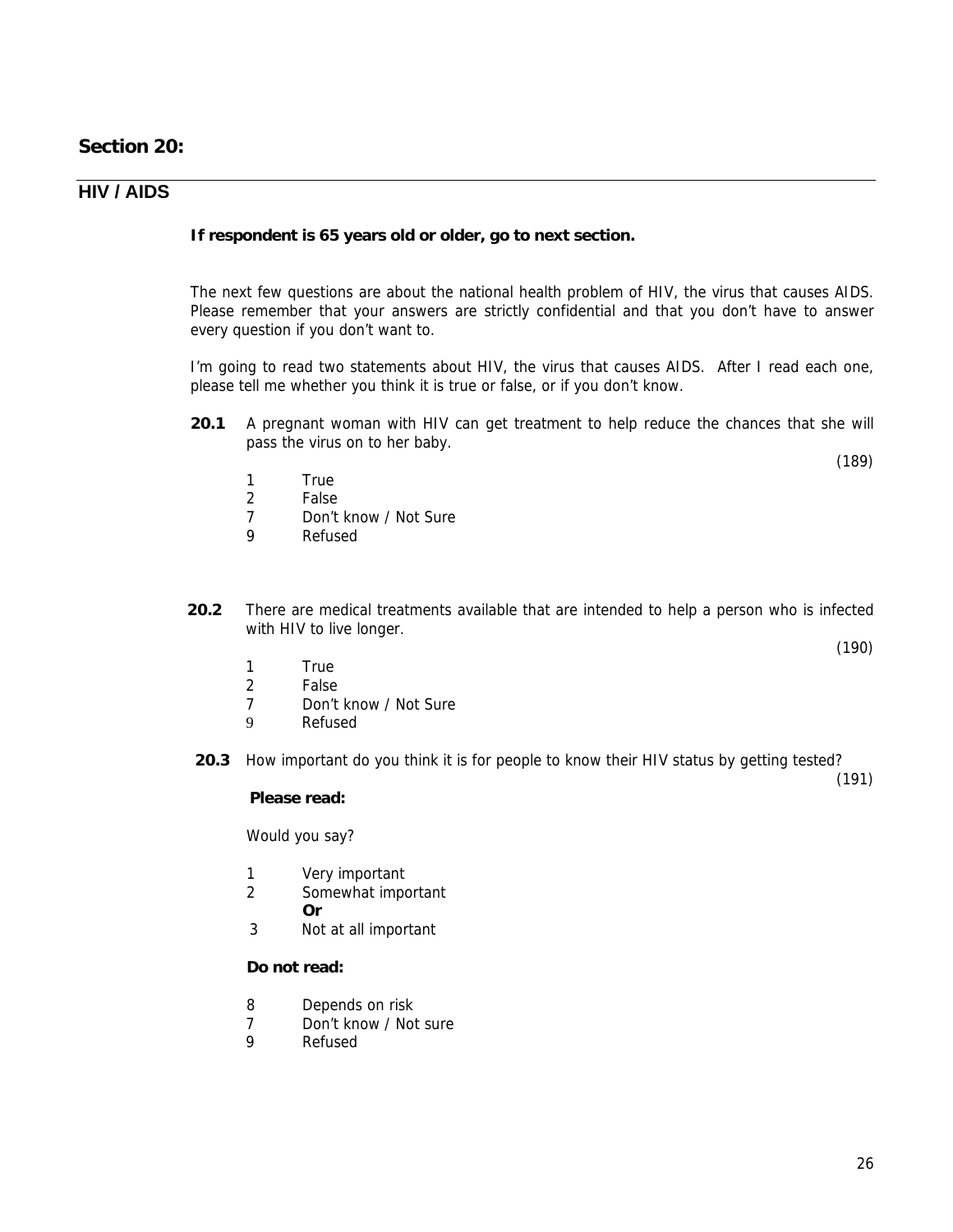**20.4** Have you ever been tested for HIV? Do not count tests you may have had as part of a blood donation.

(192)

#### **[Include saliva tests]**

- 1 Yes
- 2 No **[Go to Q20.8]**
- 7 Don't know / Not Sure **[Go to Q20.8]**
- 9 Refused **[Go to 20.8]**
- **20.5** Not including blood donations, in what month and year was your last HIV test?

#### **[include saliva tests]**

(193-198)

#### **NOTE: If response is before January 1985, code "Don't know".**

|  |  |  | $\frac{1}{1}$ $\frac{1}{1}$ $\frac{1}{1}$ $\frac{1}{1}$ $\frac{1}{1}$ $\frac{1}{1}$ $\frac{1}{1}$ $\frac{1}{1}$ $\frac{1}{1}$ $\frac{1}{1}$ $\frac{1}{1}$ $\frac{1}{1}$ $\frac{1}{1}$ $\frac{1}{1}$ $\frac{1}{1}$ $\frac{1}{1}$ $\frac{1}{1}$ $\frac{1}{1}$ $\frac{1}{1}$ $\frac{1}{1}$ $\frac{1}{1}$ $\frac{1}{1}$ |
|--|--|--|---------------------------------------------------------------------------------------------------------------------------------------------------------------------------------------------------------------------------------------------------------------------------------------------------------------------|
|  |  |  | 7 7 7 7 7 7 Don't know / Not sure                                                                                                                                                                                                                                                                                   |
|  |  |  | 9 9 9 9 9 9 Refused                                                                                                                                                                                                                                                                                                 |

**20.6** I am going to read you a list of reasons why some people have been tested for HIV. Not including blood donations, which of these would you say was the MAIN reason for your last HIV test?

(199-200)

#### **Please read:**

**\_\_ \_\_** Reason code

- 01 It was required
- 02 Someone suggested you should be tested
- 03 You thought you may have gotten HIV through sex or drug use
- 04 You just wanted to find out whether you had HIV
- 05 You were worried that you could give HIV to someone
- 06 IF FEMALE: You were pregnant
- 07 It was done as a part of a routine medical check-up
- 08 Or you were tested for some other reason

#### **Do not read:**

- 77 Don't know / Not sure
- 99 Refused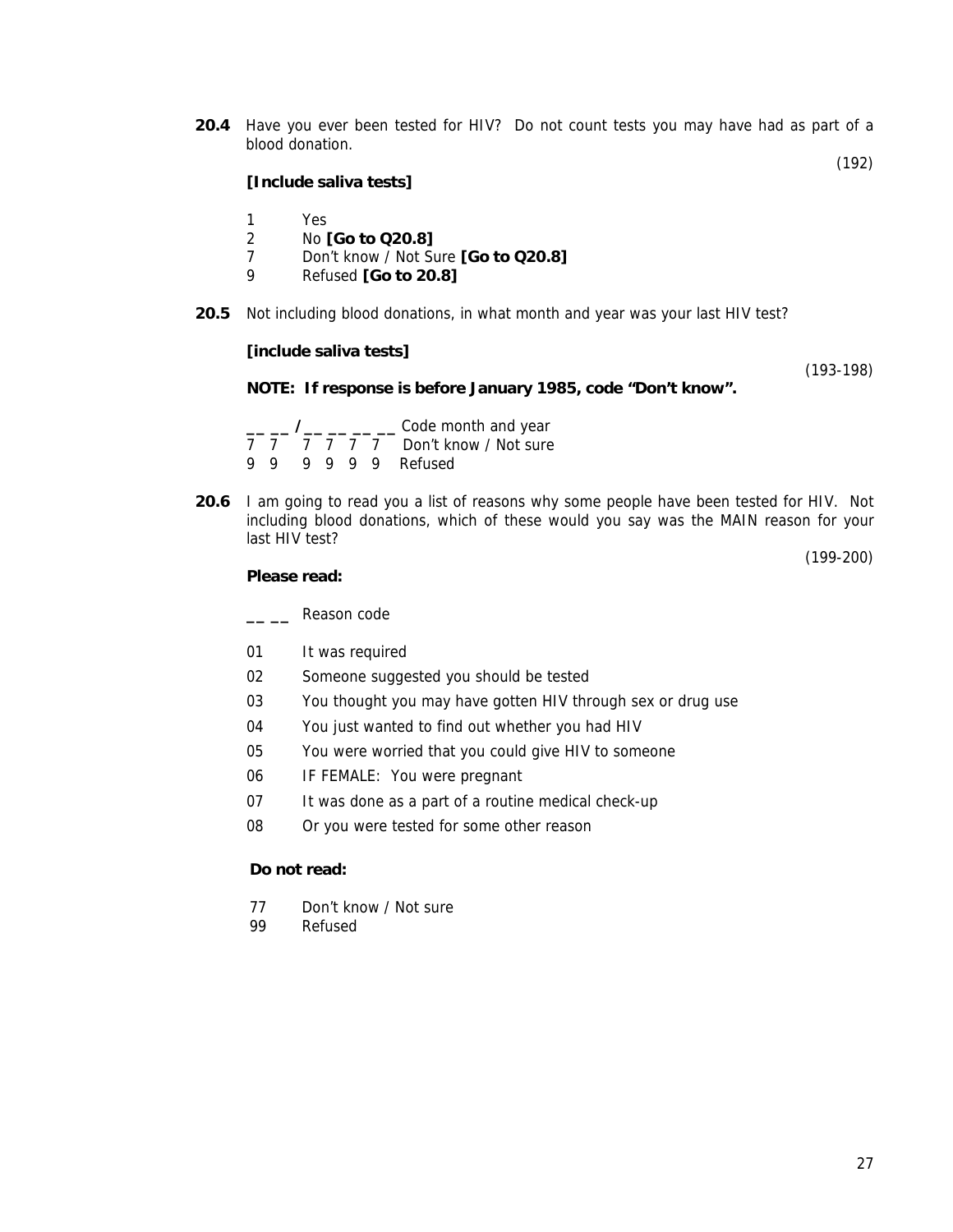**20.7** Where did you have your last HIV test, at a private doctor or HMO office, at a counseling and testing site, at a hospital, at a clinic, in a jail or prison, at home, or somewhere else?

(201-202)

- <sub>\_\_</sub> Facility code
- 01 Private doctor or HMO
- 02 Counseling and testing site
- 03 Hospital
- 04 Clinic
- 05 In a jail or prison (or other correctional facility)
- 06 Home
- 07 Somewhere else
- 77 Don't know / Not sure
- 99 Refused
- **20.8** I'm going to read you a list. When I'm done, please tell me if any of the situations apply to you. You don't need to tell me which one.

(203)

You have used intravenous drugs in the past year

You have been treated for a sexually transmitted or venereal disease in the past year You have given or received money or drugs in exchange for sex in the past year You had anal sex without a condom in the past year

Do any of these situations apply to you?

- 1 Yes
- 2 No
- 7 Don't know / Not Sure
- 9 Refused

The next question is about sexually transmitted diseases other than HIV, such as syphilis, gonorrhea, chlamydia, or genital herpes.

**20.9** In the past 12 months has a doctor, nurse or other health professional talked to you about preventing sexually transmitted diseases through condom use?

(204)

- 1 Yes
- 2 No
- 7 Don't know / Not Sure
- 9 Refused

Closing Statement

That's my last question. Everyone's answers will be combined to give us information about the health practices of people in this state. Thank you very much for your time and cooperation.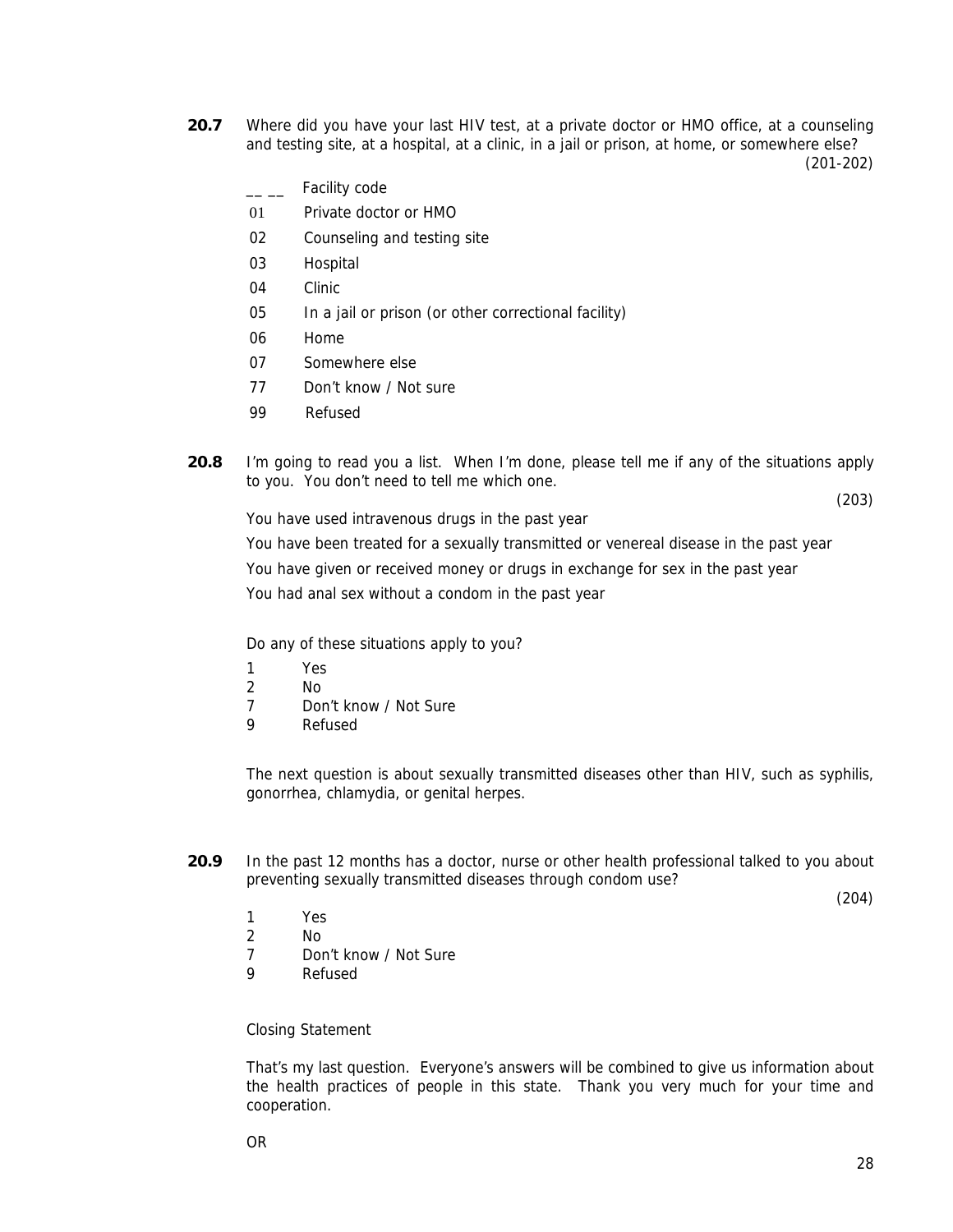Transition to Modules and/or State-added Questions.

## **OPTIONAL MODULES**

## **Module 3:**

## **Women's Health**

#### **If Q14.17 = 2 (female) continue, otherwise go to next section. If respondent is male age 40 years and older go to module 14.**

- **1.** A mammogram is an x-ray of each breast to look for breast cancer. Have you ever had a mammogram?
	- (228)

(229)

- 1 Yes
- 2 No **[Go to Q5]**
- 7 Don't know/Not sure **[Go to Q5]**
- 9 Refused **[Go to Q5]**
- **2.** How long has it been since you had your last mammogram?

#### **Read only if necessary:**

- 1 Within the past year (anytime less than 12 months ago)
- 2 Within the past 2 years (1 year but less than 2 years ago)
- 3 Within the past 3 years (2 years but less than 3 years ago)
- 4 Within the past 5 years (3 years but less than 5 years ago)
- 5 5 or more years ago
- 7 Don't know / Not sure **[Go to Q4]**
- 9 Refused **[Go to Q4]**
- **3.** You said your most recent mammogram was **{CATI WILL BE USED TO INSERT TIME FRAME FROM PREVIOUS QUESTION}**. How long before **THAT** mammogram was the last one?

(230)

#### **Read only if necessary:**

- 1 Less than 12 months before
- 2 1 year but less than 2 years before
- 3 2 years but less than 3 years before
- 4 3 years but less than 5 years before
- 5 5 or more years before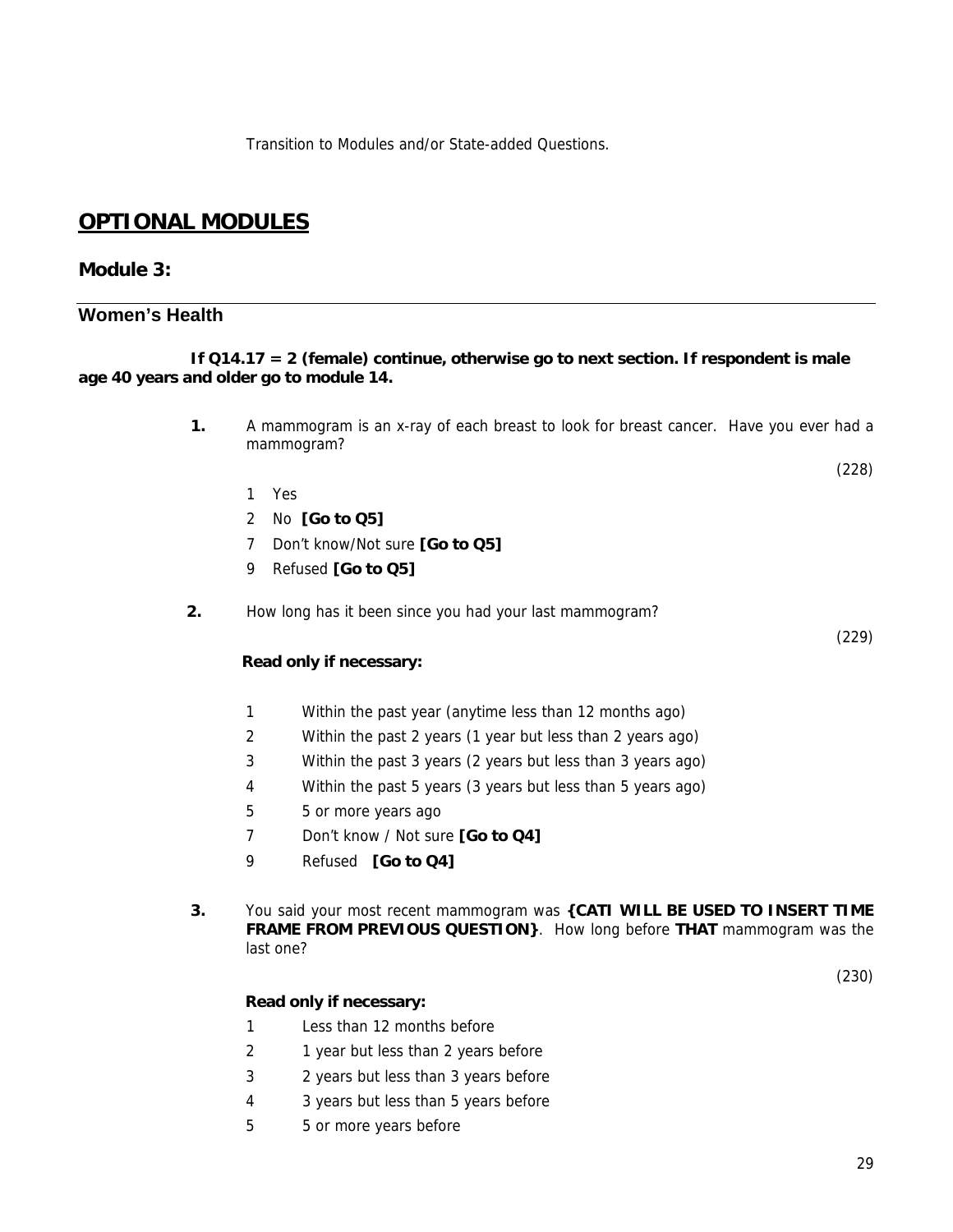- 6 Has had only one mammogram
- 7 Don't know / Not sure
- 9 Refused
- **4.** Many mammograms are done as a routine check-up. Sometimes a mammogram is done to check something that might be a problem, such as a lump or discomfort.

(231)

### **If Q3 coded 1-5, 7 or 9 then ask:**

**a.** Were either of your two most recent mammograms done to check a possible problem?

### **If Q3 coded 6 or Q2 coded 7 or 9 then ask:**

- **b.** Was your mammogram done to check a possible problem?
	- 1 Yes
	- 2 No
	- 7 Don't know / Not sure
	- 9 Refused
- **5.** A clinical breast exam is when a doctor, nurse, or other health professional feels the breasts for lumps. Have you ever had a clinical breast exam?

(232)

(233)

- 1 Yes
- 2 No **[Go to Q7]**
- 7 Don't know / Not sure **[Go to Q7]**
- 9 Refused **[Go to Q7]**
- **6.** How long has it been since your last breast exam?

#### **Read only if necessary:**

- 1 Within the past year (anytime less than 12 months ago)
- 2 Within the past 2 years (1 year but less than 2 years ago)
- 3 Within the past 3 years (2 years but less than 3 years ago)
- 4 Within the past 5 years (3 years but less than 5 years ago)
- 5 5 or more years ago
- 7 Don't know / Not sure
- 9 Refused
- **7.** A pap smear is a test for cancer of the cervix. Have you ever had a pap smear?

(234)

- 1 Yes
- 2 No **[Go to Q9]**
- 7 Don't know / Not Sure **[Go to Q9]**
- 9 Refused **[Go to Q9]**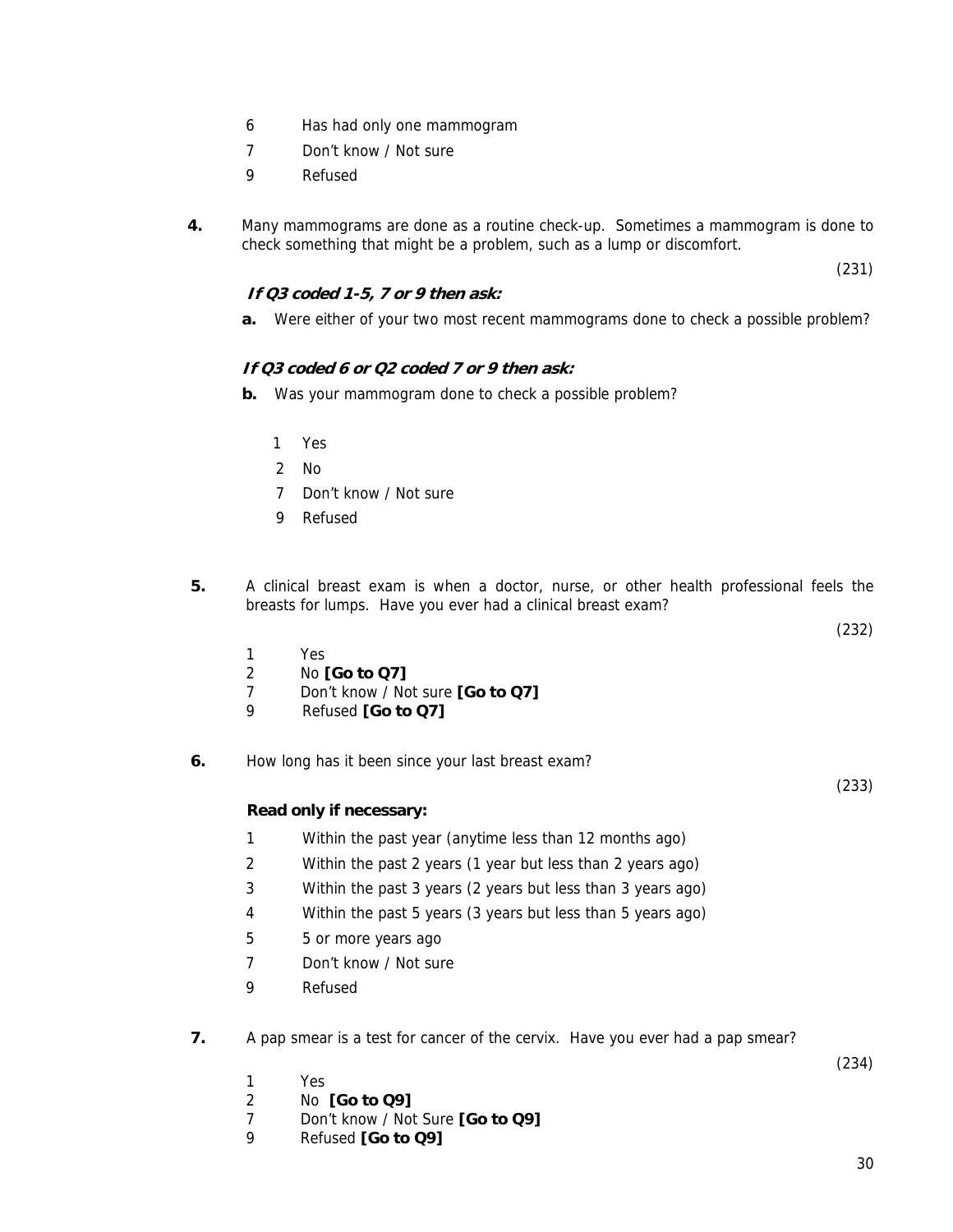**8.** How long has it been since you had your last pap smear?

#### **Read only if necessary:**

- 1 Within the past year (anytime less than 12 months ago)
- 2 Within the past 2 years (1 year but less than 2 years ago)
- 3 Within the past 3 years (2 years but less than 3 years ago)
- 4 Within the past 5 years (3 years but less than 5 years ago)
- 5 5 or more years ago
- 7 Don't know / Not sure
- 9 Refused

#### **NOTE: If response to core**  $Q14.18 = 1$  **(is pregnant) then go to next module 15.**

**9.** Have you had a hysterectomy?

#### **Read only if necessary:**

"A hysterectomy is an operation to remove the uterus (womb)."

- 1 Yes
- 2 No
- 7 Don't know / Not sure
- 9 Refused

### **Module 14:**

### **Prostate Cancer Screening (Male only 40 years and older)**

#### **If respondent is 39 years old or younger, or is female, go to SAQ.**

- **1.** A Prostate-Specific Antigen test, also called a PSA test, is a blood test used to check men for prostate cancer. Have you ever had a PSA test?
	- 1 Yes
	- 2 No **[Go to Q3]**
	- 7 Don't Know / Not Sure **[Go to Q3]**
	- 9 Refused **[Go to Q3]**
- **2.** How long has it been since you had your last PSA test?

#### **Read only if necessary:**

- 1 Within the past year (anytime less than 12 months ago)
- 2 Within the past 2 years (1 year but less than 2 years)
- 3 Within the past 3 years (2 years but less than 3 years)
- 4 Within the past 5 years (3 years but less than 5 years)
- 5 5 or more years ago
- 7 Don't know
- 9 Refused

(235)

(236)

(327)

(326)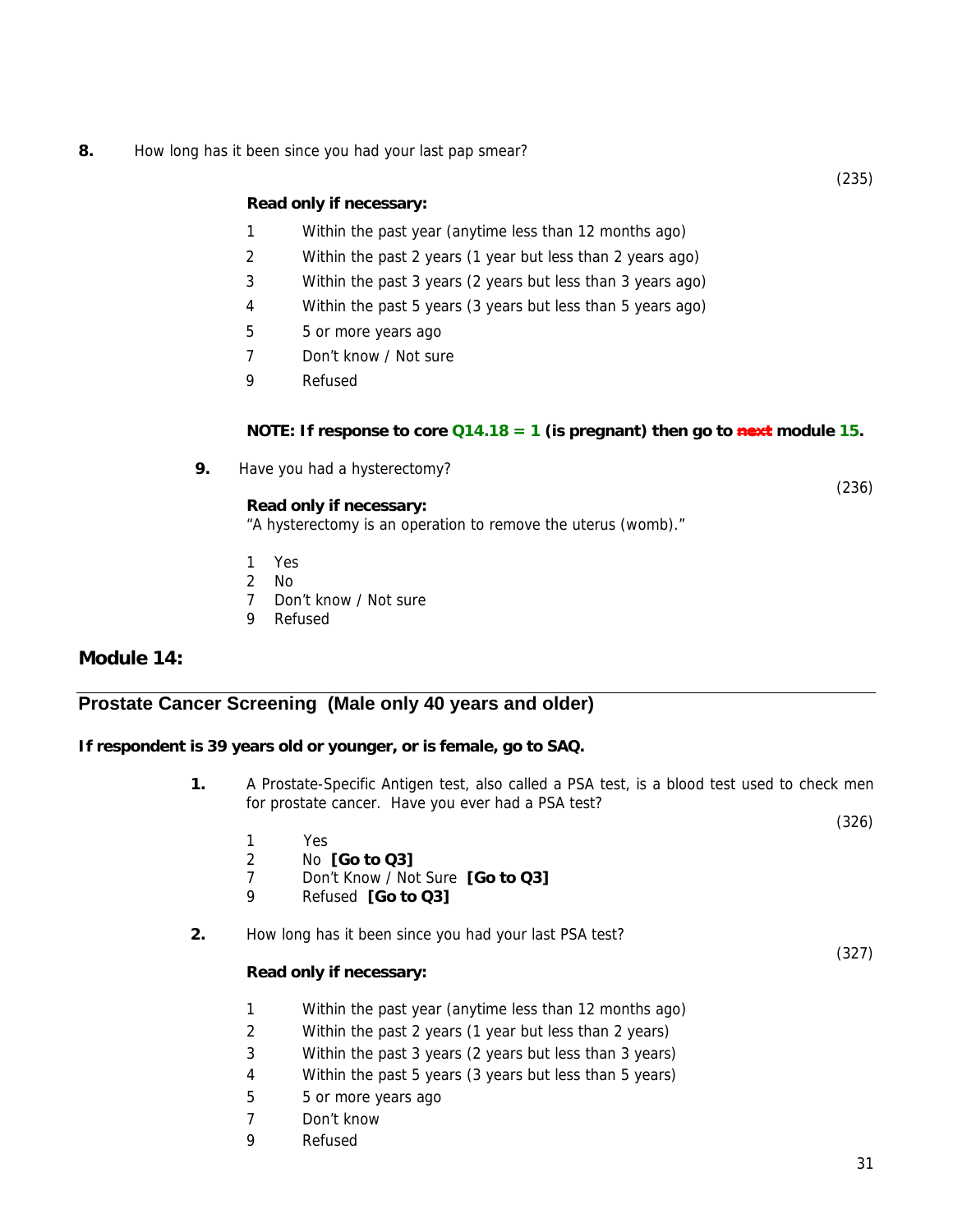**3.** A digital rectal exam is an exam in which a doctor, nurse or other health professional places a gloved finger into the rectum to feel the size, shape, and hardness of the prostate gland. Have you ever had a digital rectal exam?

(328)

(329)

- 1 Yes
- 2 No **[Go to Q5]**
- 7 Don't know / Not sure **[Go to Q5]**
- 9 Refused **[Go to Q5]**
- **4.** How long has it been since your last digital rectal exam?

#### **Read only if necessary:**

- 1 Within the past year (anytime less than 12 months ago)
- 2 Within the past 2 years (1 year but less than 2 years)
- 3 Within the past 3 years (2 years but less than 3 years)
- 4 Within the past 5 years (3 years but less than 5 years)
- 5 5 or more years ago
- 7 Don't know / Not sure
- 9 Refused
- **5.** Have you ever been told by a doctor, nurse or other health professional that you had prostate cancer?

(330)

- 1 Yes
- 2 No
- 7 Don't know / Not sure
- 9 Refused

### **Module 15:**

## **Colorectal Cancer Screening Ask only for 50 years and older male or female. If respondent 49 years old or younger, go to SAQ.**

**1.** A blood stool test is a test that may use a special kit at home to determine whether the stool contains blood. Have you ever had this test using a home kit?

(331)

- 1 Yes
- 2 No **[Go to Q15.3]**
- 7 Don't know / Not sure **[Go to Q15.3]**
- 9 Refused **[Go to Q15.3]**
- **2.** How long has it been since you had your last blood stool test using a home kit?

(332)

- **Read only if necessary:**
	- 1 Within the past year (anytime less than 12 months ago)
	- 2 Within the past 2 years (1 year but less than 2 years ago)
- 3 Within the past 5 years (2 years but less than 5 years ago)
- 4 5 or more years ago
- 7 Don't know / Not sure
- 9 Refused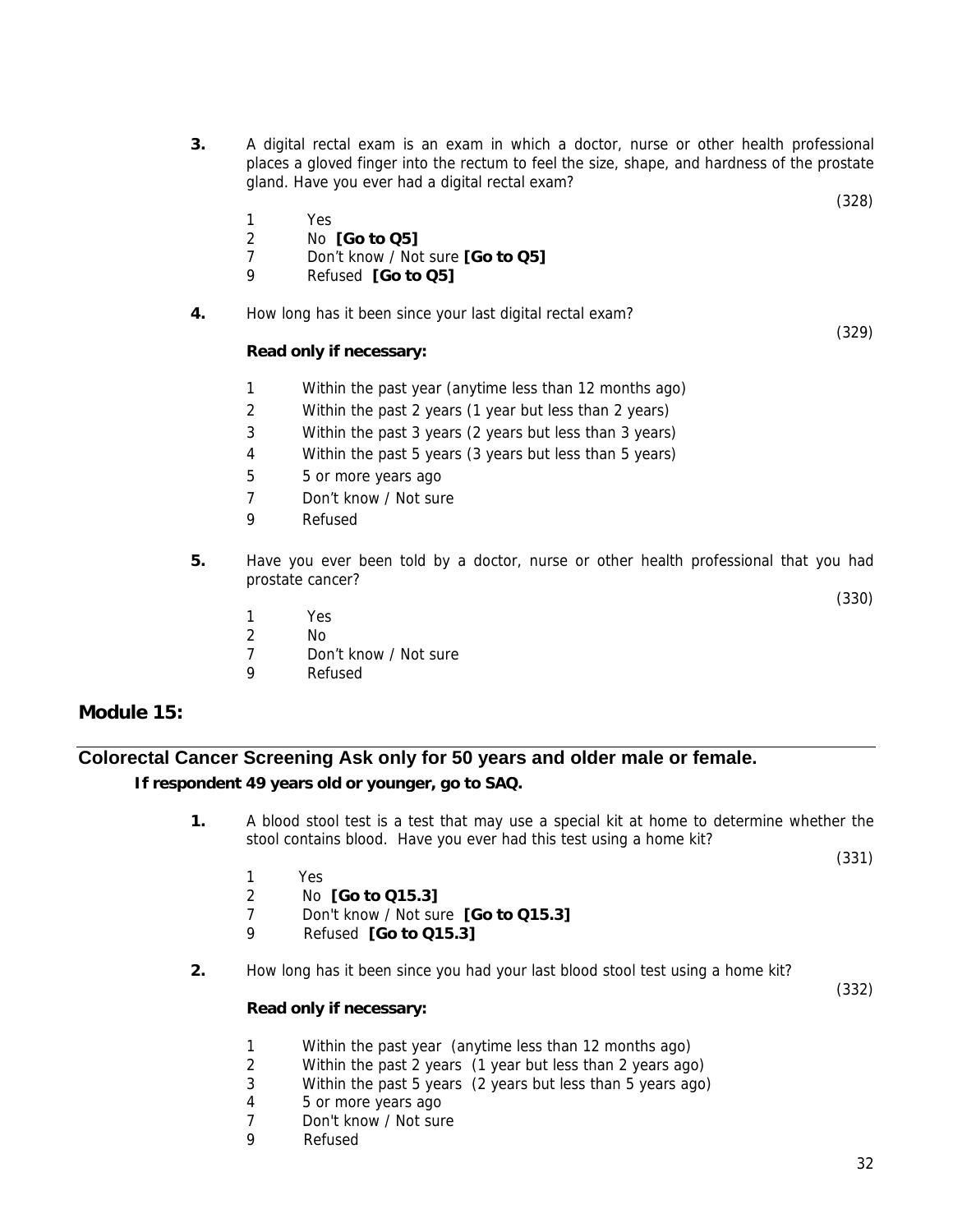- **3.** Sigmoidoscopy and colonoscopy are exams in which a tube is inserted in the rectum to view the bowel for signs of cancer or other health problems. Have you ever had either of these exams?
	- 1 Yes<br>2 Nol
	- 2 No **[Go to next module]**<br>7 Don't know / Not sure **[Go**
	- 7 Don't know / Not sure **[Go to next module]**
	- 9 Refused **[Go to next module]**
- **4.** How long has it been since you had your last sigmoidoscopy or colonoscopy?

#### **Read only if necessary:**

- 1 Within the past year (anytime less than 12 months ago)
- 2 Within the past 2 years (1 year but less than 2 years ago)
- 3 Within the past 5 years (2 years but less than 5 years ago)
- 4 Within the past 10 years (5 years but less than10 years ago)
- 5 10 or more years ago
- 7 Don't know / Not sure
- 9 Refused

## **SAQ STATE Added Questions**

| ISLAND. What island do you live in?                         |  |  | (349)         |
|-------------------------------------------------------------|--|--|---------------|
| Islandcode 1=0ahu 2=Hawaii 3=Kauai 4=Maui 5=Molokai 6=Lanai |  |  |               |
| ZIPCODE. What is your residential zip code?                 |  |  | $(350 - 354)$ |
| 96                                                          |  |  |               |

(333)

(334)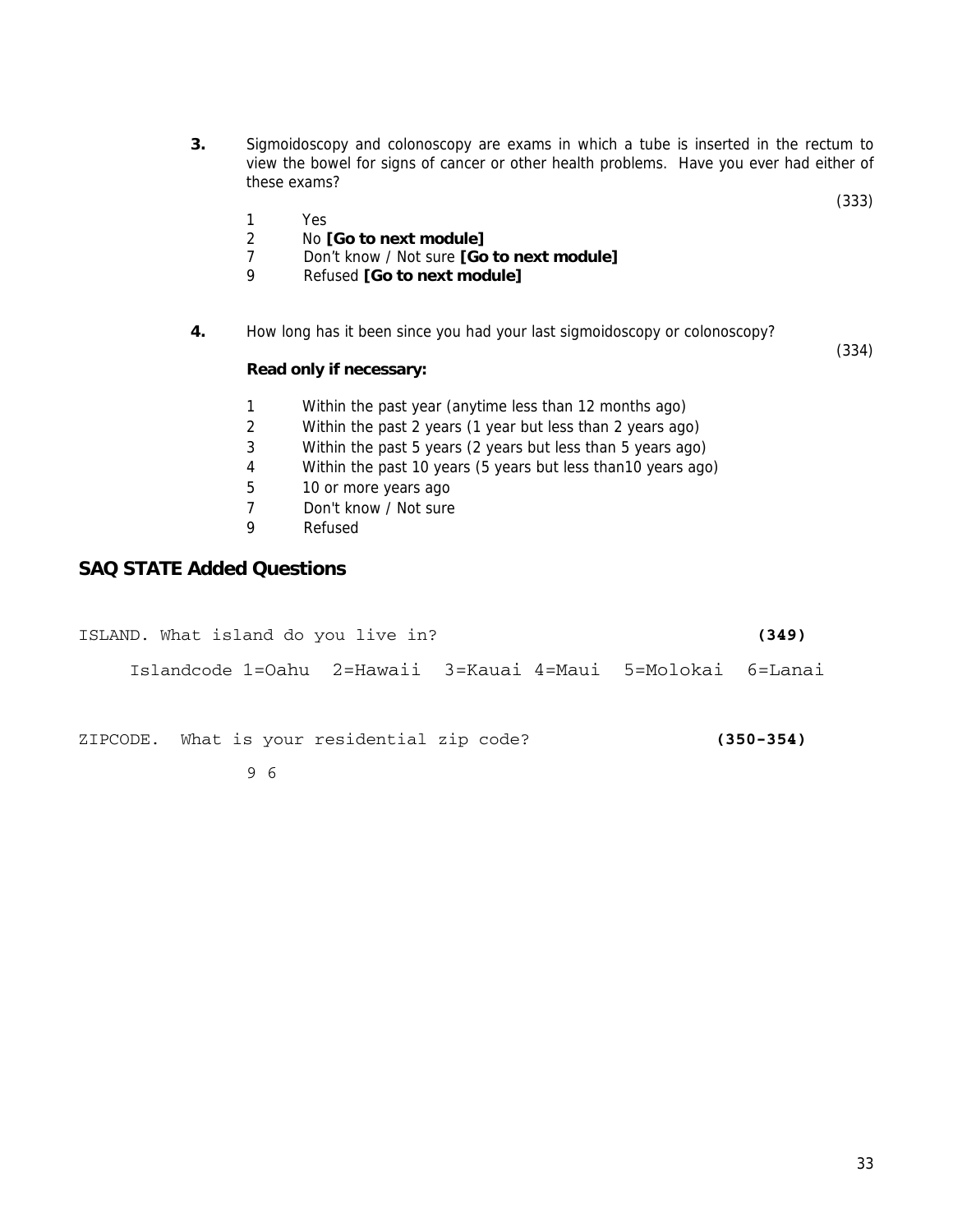SIRACE. What is your race? **(355-362)** Accept four answers. Read only when necessary. 1Caucasian (example:European,German,Irish,Italian,English) 2 Hawaiian 3 Chinese 4 Filipino 5 Japanese 6 Korean 7 Samoan 8 Black 9 American Indian/Alaska Native/Eskimo/Inuit 10 Vietnamese 11 Asian Indian 12 Portuguese 13 Guamanian/Chamorro 14 Puerto Rican 15 Mexican 16 Tongan 17 Laotian 18 Cambodian 19 Malaysian 20 Fijian 21 Micronesian 22 Other Asian (specify) record the specified in (363-382) 23 Other (specify) **record the specified in col (**363-382**) Do not read** 24 Don't know/not sure 25 Refused **26** No additional choices SI\_OTH Populated for respondents who answered "other" or "other Asian" to self-identified race

<SIRACE> **(**363-382**)**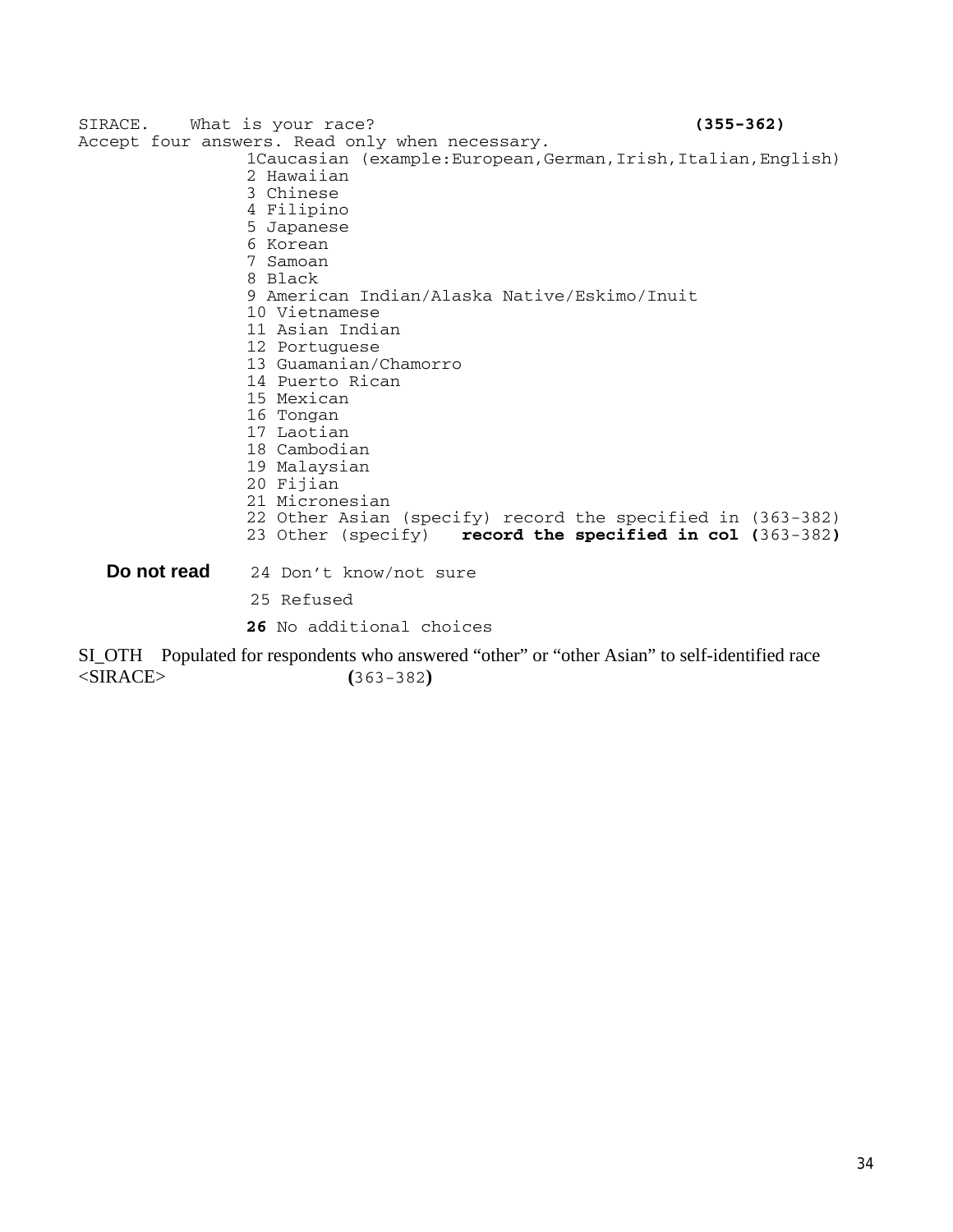|                     | MRACE1-4. Of what race is your mother?<br>$(383 - 390)$            |
|---------------------|--------------------------------------------------------------------|
|                     | Accepts up to 4 answers. If answer is "part" or "mixed", probe for |
| all of the "parts". |                                                                    |
|                     | Read only when necessary.                                          |
|                     | (includes European, German, Irish,<br>1.<br>Caucasian<br>Italian,  |
|                     | English)                                                           |
|                     | 2 Hawaiian                                                         |
|                     | 3 Chinese                                                          |
|                     | 4 Filipino                                                         |
|                     | 5 Japanese                                                         |
|                     | 6 Korean                                                           |
|                     | 7 Samoan                                                           |
|                     | 8 Black                                                            |
|                     | 9 American Indian/Alaska Native/Eskimo/Inuit                       |
|                     | 10 Vietnamese                                                      |
|                     | 11 Asian Indian                                                    |
|                     | 12 Portuguese                                                      |
|                     | 13 Guamanian/Chamorro                                              |
|                     | 14 Puerto Rican                                                    |
|                     | 15 Mexican                                                         |
|                     | 16 Tongan                                                          |
|                     | 17 Laotian                                                         |
|                     | 18 Cambodian                                                       |
|                     | 19 Malaysian                                                       |
|                     | 20 Fijian                                                          |
|                     | 21 Micronesian                                                     |
|                     | 22 Other Asian (specify) record the specified in (391-410)         |
|                     | 23 Other (specify) record the specified in col $(391-410)$         |
| Do not read         | 24 Don't know/not sure                                             |
|                     | 25 Refused                                                         |
|                     | 26 No additional choices                                           |

MRACE\_O Populated for respondents who answered "other" or 'other Asian' as one of the four races of their mother **(**391-410**)**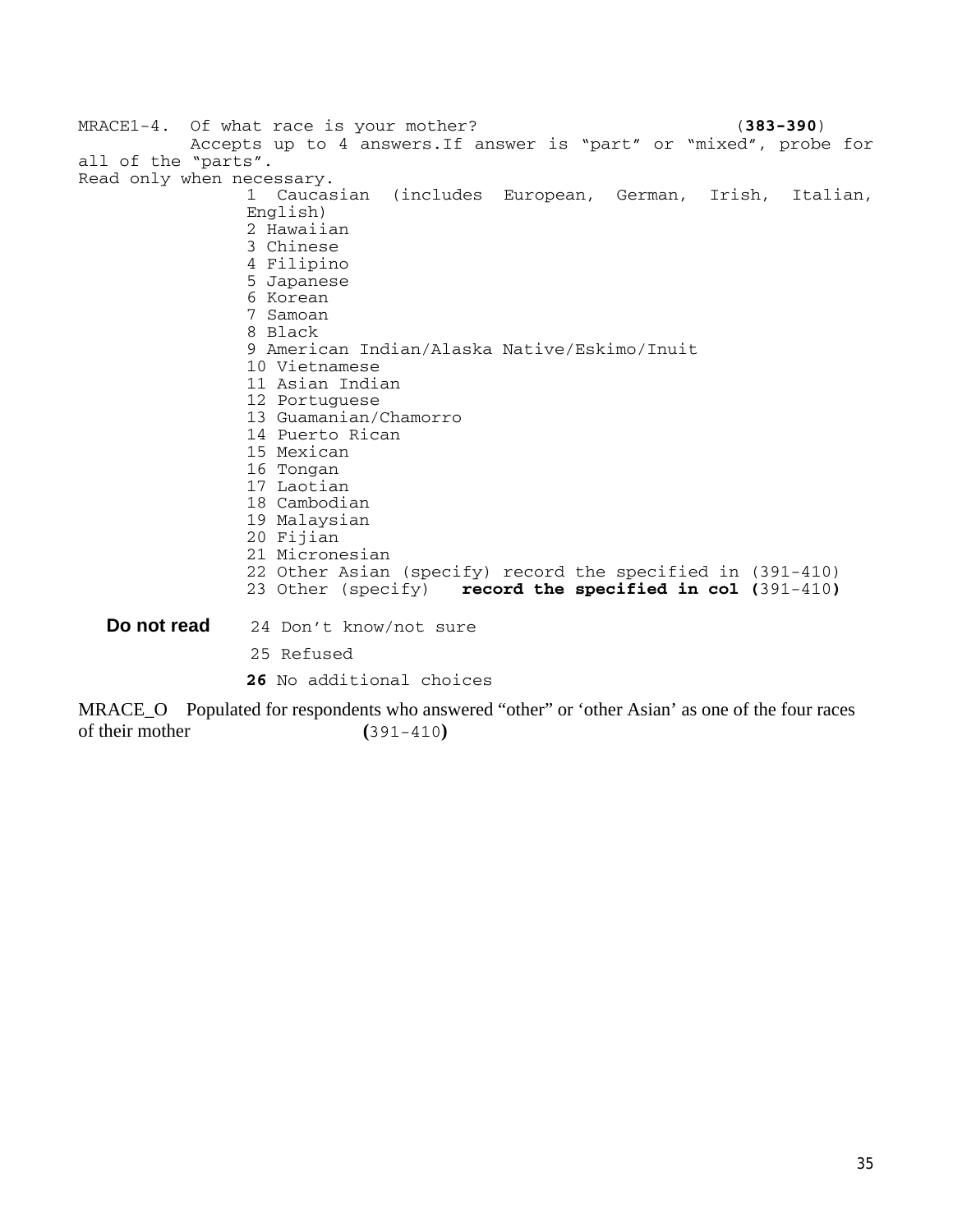# FRACE1-4. Of what race is your father? **(411-418)** Accepts up to 4 answers If answer is "part" or "mixed", probe for all of the "parts".

Read only when necessary.

1 Caucasian (includes European, German, Irish, Italian, English) 2 Hawaiian 3 Chinese 4 Filipino 5 Japanese 6 Korean 7 Samoan 8 Black 9 American Indian/Alaska Native/Eskimo/Inuit 10 Vietnamese 11 Asian Indian 12 Portuguese 13 Guamanian/Chamorro 14 Puerto Rican 15 Mexican 16 Tongan 17 Laotian 18 Cambodian 19 Malaysian 20 Fijian 21 Micronesian 22 Other Asian (specify) record the specified in (419-438)<br>23 Other (specify) **record the specified in col (**419-438) record the specified in col (419-438) **Do not read** 24 Don't know/not sure 25 Refused **26** No additional choices

FRACE\_O Populated for respondents who answered "other" or 'other Asian' of their father <FRACE1-4> **(**419-438**)**

## **SAQ Intimate Partner Violence**

SIPV1. Looking back on your childhood, did you ever have bruises, cuts, welts, a black eye, or broken bones as a result of being hit, slapped, punched, shoved, kicked, or otherwise physically hurt by an adult?

(439)

 $1=Yes$  $2=N<sub>0</sub>$ 7=Don't Know/Not Sure 9=Refused